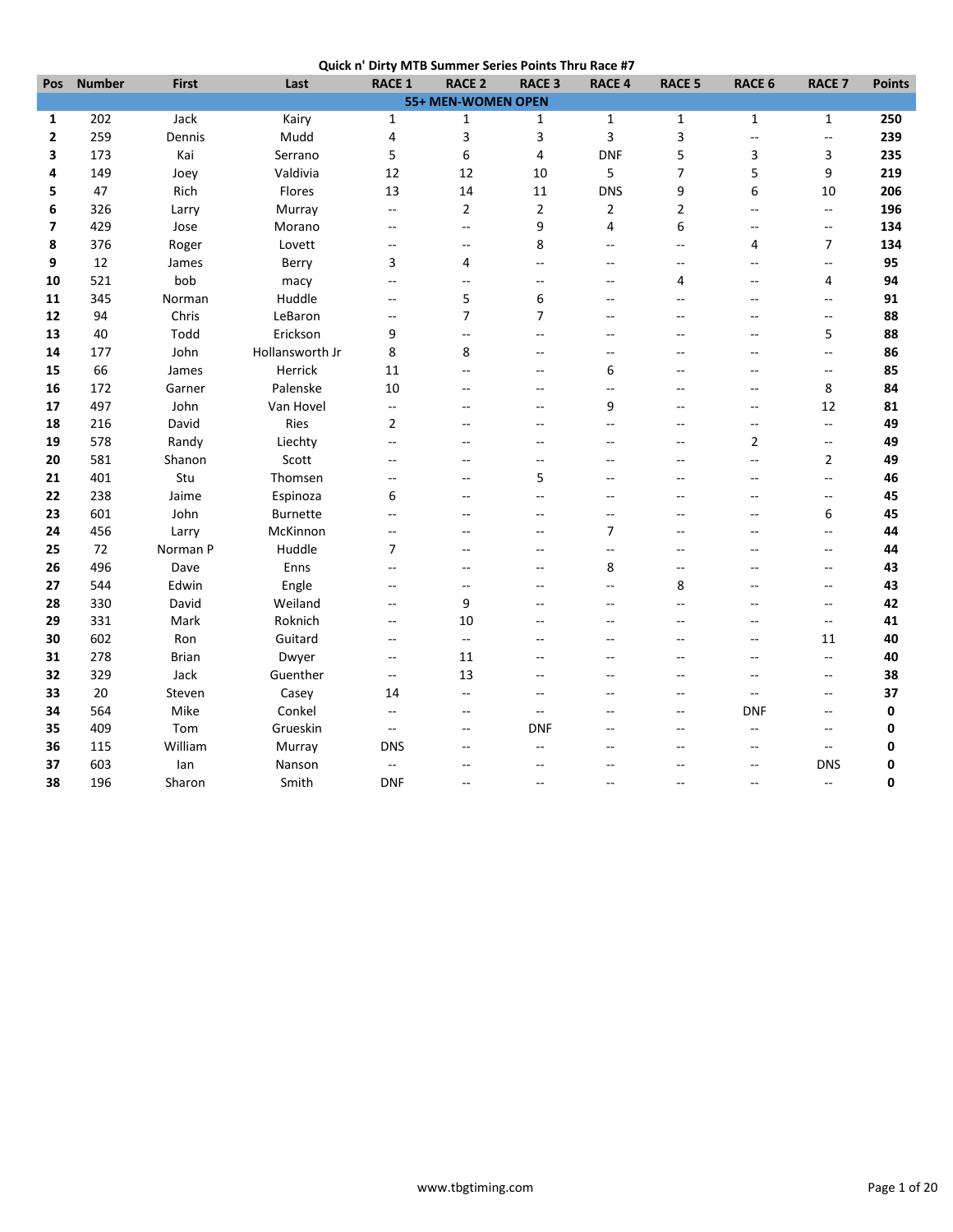| Pos                      | <b>Number</b> | <b>First</b>     | Last              | <b>RACE 1</b>                                       | <b>RACE 2</b>             | <b>RACE 3</b>            | <b>RACE 4</b>               | <b>RACE 5</b>                                 | <b>RACE 6</b>  | <b>RACE 7</b>                  | <b>Points</b> |
|--------------------------|---------------|------------------|-------------------|-----------------------------------------------------|---------------------------|--------------------------|-----------------------------|-----------------------------------------------|----------------|--------------------------------|---------------|
|                          |               |                  |                   |                                                     | <b>BEGINNER MEN 16-36</b> |                          |                             |                                               |                |                                |               |
| 1                        | 487           | Robert           | Cota              | $\overline{2}$                                      | 5                         | 8                        | 3                           | 5                                             | 5              | 3                              | 237           |
| 2                        | 375           | Gilberto         | Jimenez           | ۰.                                                  | $\overline{\phantom{a}}$  | 4                        | 2                           | 6                                             | 3              | 4                              | 236           |
| 3                        | 185           | Chadd            | Carr              | 1                                                   | 4                         | 5                        | 10                          | 9                                             | 6              | 10                             | 230           |
| 4                        | 140           | Brandon          | Strausbaugh       | 8                                                   | 12                        | 12                       | 6                           | 7                                             | 4              | 5                              | 225           |
| 5                        | 26            | Jared            | Conrad            | 9                                                   | 10                        | 7                        | 8                           | 11                                            | 7              | $\overline{7}$                 | 217           |
| 6                        | 57            | Paul             | Greco             | 6                                                   | 9                         | 9                        | 7                           | 13                                            | 8              | 11                             | 216           |
| $\overline{\phantom{a}}$ | 368           | <b>Bernee</b>    | Cedillo           | $\overline{\phantom{a}}$                            | <b>DNS</b>                | $\overline{\phantom{a}}$ | 5                           | 4                                             | 2              | $\overline{2}$                 | 191           |
| 8                        | 96            | rene             | leyva             | 13                                                  | 16                        | 16                       | 12                          | 17                                            | 11             | 16                             | 187           |
| 9                        | 164           | Chad             | Haertling         | 10                                                  | 13                        | $\overline{\phantom{a}}$ | Ξ.                          | 19                                            | 16             | 19                             | 178           |
| 10                       | 64            | COREY            | <b>HELGEN</b>     | 18                                                  | 20                        | 18                       | <b>DNS</b>                  | $\overline{\phantom{a}}$                      | 12             | 15                             | 172           |
| 11                       | 427           | Sean             | Carter            | $\overline{\phantom{a}}$                            | $\overline{\phantom{a}}$  | 14                       | --                          | 12                                            | 9              | 9                              | 160           |
| 12                       | 74            | Logan            | Ivar              | --                                                  | $\overline{2}$            | $\mathbf{1}$             | $\overline{\phantom{a}}$    | $\overline{2}$                                | Ξ.             | Ξ.                             | 148           |
| 13                       | 506           | Nathan           | Baly              | $\overline{\phantom{a}}$                            | $\overline{\phantom{a}}$  | $\overline{a}$           | 4                           | 3                                             | $\mathbf{1}$   | $\overline{\phantom{a}}$       | 145           |
| 14                       | 163           | Travis           | <b>Brock</b>      | 12                                                  | 15                        | --                       | --                          | 16                                            | --             | 18                             | 143           |
| 15<br>16                 | 262<br>254    | Ethan            | Veitch            | 4                                                   | 8<br>17                   | --<br>$\overline{a}$     | $\overline{\phantom{a}}$    | <b>DNF</b><br>--                              | --<br>$-$      | 8<br>$\overline{\phantom{a}}$  | 133           |
| 17                       | 231           | Anthony<br>Juan  | Lopez<br>Gonzalez | 14<br>7                                             | 14                        | 15                       | $\mathbf{1}$<br>--          | $\overline{\phantom{a}}$                      | $\overline{a}$ | $\overline{\phantom{a}}$       | 121<br>117    |
| 18                       | 513           | <b>BENJAMIN</b>  | MELLISH           | $\overline{\phantom{a}}$                            | $\overline{\phantom{a}}$  | $-$                      | $\overline{\phantom{a}}$    | 14                                            | 10             | 14                             | 115           |
|                          |               |                  | Samoshin          |                                                     |                           | $-$                      | $\overline{a}$              |                                               | Ξ.             |                                |               |
| 19<br>20                 | 130<br>38     | Andrey           | Dinh              | $\overline{\phantom{a}}$<br>17                      | 11<br>18                  | 17                       | --                          | 15<br>$\overline{\phantom{a}}$                | --             | 13<br>$\overline{\phantom{a}}$ | 114<br>101    |
| 21                       | 412           | Hoang<br>Charlie | Mudd              | $-$                                                 | $\overline{\phantom{a}}$  | $\overline{2}$           | $\overline{\phantom{a}}$    | 1                                             | $-$            | $\overline{\phantom{a}}$       | 99            |
| 22                       | 151           | Tyson            | Vonderfecht       | 3                                                   | 6                         | ÷÷                       | $\sim$ $\sim$               | $\mathbf{u}$                                  | $-$            | $\overline{\phantom{a}}$       | 93            |
| 23                       | 377           | Davis            | Drinkward         | $\overline{\phantom{a}}$                            | $\overline{\phantom{a}}$  | 6                        | $\overline{\phantom{a}}$    | 10                                            | --             | <b>DNS</b>                     | 86            |
| 24                       | 474           | Logan            | Gibert            | $\hspace{0.05cm} -\hspace{0.05cm} -\hspace{0.05cm}$ | $-\!$                     | --                       | 13                          | $\overline{\phantom{a}}$                      | 15             | ۰.                             | 74            |
| 25                       | 565           | Jesse            | Heller            | --                                                  | $\overline{\phantom{a}}$  | $\overline{\phantom{a}}$ | $\overline{\phantom{a}}$    | --                                            | 14             | 17                             | 71            |
| 26                       | 82            | Nathan           | Jovin             | 19                                                  | 19                        | $-$                      | $-$                         | $-$                                           | 44             | --                             | 64            |
| 27                       | 176           | Ronnie           | Romero            | 20                                                  | 21                        | $\overline{\phantom{a}}$ | $\overline{a}$              | $-$                                           | $-$            | $\overline{\phantom{a}}$       | 61            |
| 28                       | 369           | Jose Carlos      | Rubio             | $\overline{\phantom{a}}$                            | 22                        | 20                       | $\overline{a}$              | --                                            | $\overline{a}$ | $\overline{\phantom{a}}$       | 60            |
| 29                       | 323           | Kyle             | Doyle             | $\overline{\phantom{a}}$                            | $\mathbf{1}$              | $\overline{a}$           |                             |                                               | $-$            | $\overline{\phantom{a}}$       | 50            |
| 30                       | 635           | Mario Irwin      | Montes Diaz       | $-$                                                 | $\overline{\phantom{a}}$  | $\overline{a}$           | --                          | --                                            | $\overline{a}$ | 1                              | 50            |
| 31                       | 267           | Jeffery          | Bauer             | $\overline{a}$                                      | $\overline{\phantom{a}}$  | 3                        | $-$                         | $-$                                           | Ξ.             | $\overline{\phantom{a}}$       | 48            |
| 32                       | 304           | Porkirio         | Diaz              | $\overline{\phantom{a}}$                            | 3                         | $\overline{a}$           | --                          | --                                            | --             | $-$                            | 48            |
| 33                       | 165           | Stephan          | Brandon           | 5                                                   | --                        |                          |                             |                                               | --             | --                             | 46            |
| 34                       | 646           | Cade             | Matherly          | --                                                  |                           |                          | --                          | $-$                                           | $\overline{a}$ | 6                              | 45            |
| 35                       | 540           | Ryan             | Pelot             |                                                     |                           |                          | --                          | 8                                             | $\overline{a}$ | --                             | 43            |
| 36                       | 495           | Jake             | Mudd              |                                                     |                           | --                       | 9                           |                                               |                | --                             | 42            |
| 37                       | 91            | Chris            | Lanyon            |                                                     |                           | 10                       | --                          |                                               |                |                                | 41            |
| 38                       | 450           | Oliver           | DeLano            | --                                                  | --                        | $-\hbox{--}$             | $11\,$                      |                                               |                | --                             | 40            |
| 39                       | 218           | Rene             | Vasquez           | $11\,$                                              |                           | $\overline{\phantom{a}}$ | $\overline{\phantom{a}}$    |                                               |                | $-\, -$                        | 40            |
| 40                       | 400           | Alex             | Rodriguez         | ۰.                                                  | ٠.                        | 11                       | $-$                         | $-$                                           | --             | $\overline{\phantom{a}}$       | 40            |
| 41                       | 627           | Aiden            | Tljero            |                                                     |                           | $\overline{\phantom{a}}$ |                             |                                               | --             | 12                             | 39            |
| 42                       | 441           | Zach             | Farrell           |                                                     |                           | 13                       |                             |                                               | --             | Ξ.                             | 38            |
| 43                       | 577           | Robert           | Plumb             | $-$                                                 |                           | --                       | --                          | $\overline{\phantom{a}}$                      | 13             | $\overline{\phantom{a}}$       | 38            |
| 44                       | 463           | Jeff             | Wolfe             | $-$                                                 | $-$                       | $\overline{a}$           | 14                          | <b>DNF</b>                                    | --             | $\qquad \qquad -$              | 37            |
| 45                       | 266           | Matthew          | Quintero          | 15                                                  |                           |                          | --                          | $\overline{\phantom{a}}$                      | --             | --                             | 36            |
| 46                       | 263           | Carson           | Roddy             | 16                                                  |                           |                          | --                          | $\overline{\phantom{a}}$                      | --             | --                             | 35            |
| 47                       | 549           | Tyler            | Rued              | $\overline{\phantom{a}}$                            |                           | --                       | --                          | 18                                            | $-$            | --                             | 33            |
| 48                       | 444           | Andrew           | Martinez          | $-$                                                 |                           | 19                       |                             | Ξ.                                            | --             | $\overline{a}$                 | 32            |
| 49                       | 598           | Isaac            | Mburitzen         | $\overline{a}$                                      |                           | $\overline{a}$           | --                          | $\mathord{\hspace{1pt}\text{--}\hspace{1pt}}$ | <b>DNS</b>     | 20                             | 31            |
| 50                       | 562           | Antonio          | Espinosa          | $-\!$                                               |                           | $-$                      | --                          | 20                                            | Ξ.             | --                             | 31            |
| 51                       | 174           | Anthony          | Heppner           | 21                                                  |                           |                          |                             | --                                            | --             | --                             | 30            |
| 52                       | 606           | jhonar           | SO                | $\overline{a}$                                      |                           |                          |                             |                                               | --             | 21                             | 30            |
| 53                       | 604           | Alfonso          | Cota              | $\overline{a}$                                      |                           |                          |                             |                                               | $-$            | 22                             | 29            |
| 54                       | 624           | Glenn            | Tan               | --                                                  | ۵.                        |                          |                             |                                               | --             | 23                             | 28            |
| 55                       | 605           | Ricardo          | Martinez          |                                                     | ٠.                        |                          | --                          |                                               |                | 24                             | $\bf 27$      |
| 56                       | 458           | Tom              | Powers            | $-\!$                                               |                           |                          | <b>DNS</b>                  |                                               | --             | $\qquad \qquad -$              | 0             |
| 57                       | 268           | Cole             | Dixon             | <b>DNS</b>                                          | --                        | --                       | $\mathcal{L}_{\mathcal{F}}$ |                                               | --             | --                             | 0             |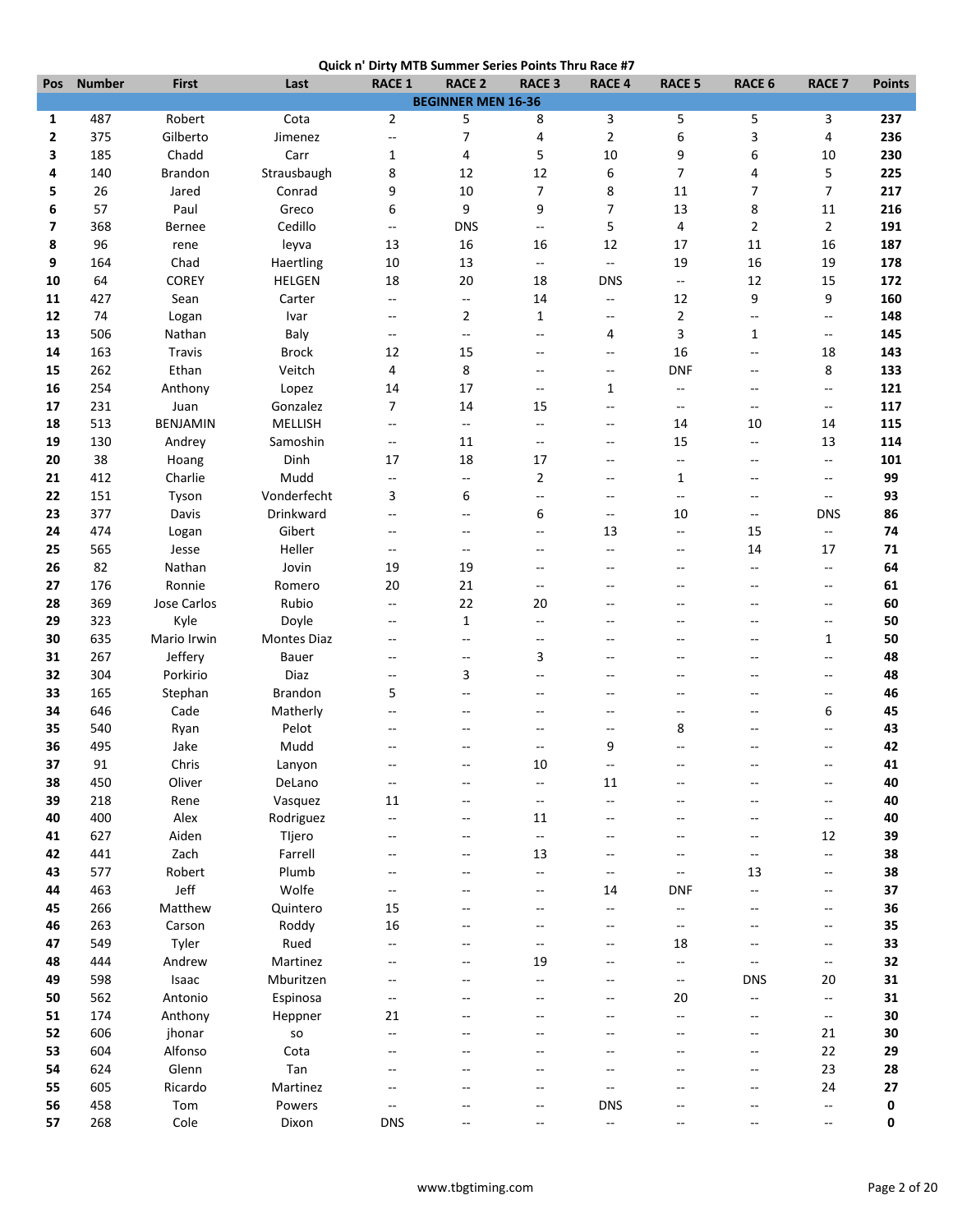|                                                                                                     | <b>RACE 2</b>             | <b>RACE 3</b>                  | <b>RACE 4</b>            | <b>RACE 5</b>                                       | <b>RACE 6</b>            | <b>RACE 7</b>                                       | <b>Points</b> |
|-----------------------------------------------------------------------------------------------------|---------------------------|--------------------------------|--------------------------|-----------------------------------------------------|--------------------------|-----------------------------------------------------|---------------|
|                                                                                                     | <b>BEGINNER MEN 37-48</b> |                                |                          |                                                     |                          |                                                     |               |
| Julio<br>265<br>Quintero<br>$\overline{2}$<br>1                                                     | $\mathbf 1$               | $\mathbf{1}$                   | $\overline{\phantom{a}}$ | $\mathbf{1}$                                        | 2                        | $\mathbf{1}$                                        | 249           |
| 5<br>Ryan<br>3<br>2<br>Baganz                                                                       | 5                         | $\overline{2}$                 | $\overline{\phantom{a}}$ | $\overline{2}$                                      | $\mathbf{1}$             | $\overline{2}$                                      | 245           |
| 184<br>Tom<br>4<br>3<br>Steven                                                                      | $\overline{2}$            | 3                              | $\mathbf{1}$             | 3                                                   | 3                        | 3                                                   | 243           |
| 52<br>Jeff<br>Gladinus<br>4<br>12                                                                   | $\overline{7}$            | 9                              | 6                        | 6                                                   | $\overline{7}$           | 5                                                   | 224           |
| 366<br>Adam<br>Shelly<br>5<br>۰.                                                                    | 15                        | 6                              | 7                        | 9                                                   | 12                       | 14                                                  | 207           |
| Oliver<br>6<br>119<br>Oco<br>19                                                                     | 16                        | 10                             | $\qquad \qquad -$        | 7                                                   | 10                       | 12                                                  | 200           |
| 9<br>$\overline{\phantom{a}}$<br>21<br>barney<br>jason                                              | 18                        | 11                             | 8                        | 11                                                  | 14                       | $\overline{a}$                                      | 193           |
| 139<br>5<br>John<br>Stenton<br>8<br>110<br>John<br>24<br>9                                          | 6<br>21                   | $\overline{\phantom{a}}$<br>15 | $\sim$ $\sim$            | $\mathord{\hspace{1pt}\text{--}\hspace{1pt}}$<br>15 | 8<br>18                  | 8<br><b>DNS</b>                                     | 177<br>172    |
| Moatsos<br>8<br>224<br>Ibarra<br>10<br>Mario                                                        | $\overline{\phantom{a}}$  | --                             | 14<br>9                  | --                                                  | 5                        | 11                                                  | 171           |
| 206<br>Yates<br>23<br>11<br>Joey                                                                    | 20                        | --                             | 10                       | $\overline{\phantom{a}}$                            | 17                       | 17                                                  | 168           |
| 18<br>135<br>Eric<br>Shaw<br>12                                                                     | 14                        | $\overline{\phantom{a}}$       | 12                       | 10                                                  | $\overline{\phantom{a}}$ | Ξ.                                                  | 150           |
| 434<br>McDonald<br>13<br>Jason<br>$\overline{\phantom{a}}$                                          | $\qquad \qquad -$         | 5                              | $\overline{2}$           | 4                                                   | --                       | $-$                                                 | 142           |
| Porrino<br>124<br>Enrico<br>14<br>11                                                                | 9                         | $\overline{\phantom{a}}$       | $\overline{\phantom{a}}$ | $\overline{\phantom{a}}$                            | --                       | 7                                                   | 126           |
| Dolphin<br>378<br>15<br>Troy<br>$\overline{\phantom{a}}$                                            | $\overline{\phantom{a}}$  | 18                             | 11                       | 12                                                  | --                       | --                                                  | 112           |
| 16<br>264<br>Hernandez<br>20<br>David                                                               | 17                        | --                             | $\overline{\phantom{a}}$ | $\overline{\phantom{a}}$                            | 11                       | $\overline{\phantom{a}}$                            | 105           |
| 352<br>Henderson<br>17<br>Ron<br>--                                                                 | 22                        | 14                             | $\overline{\phantom{a}}$ | 16                                                  | $\overline{\phantom{a}}$ | $\overline{\phantom{a}}$                            | 101           |
| 447<br>Bob<br>Alves<br>18<br>$-\!$                                                                  | $\overline{\phantom{a}}$  | $\overline{\phantom{a}}$       | 18                       | 17                                                  | 19                       | $\overline{\phantom{a}}$                            | 99            |
| Tuffs<br>221<br>$\mathbf{1}$<br>19<br>Jason                                                         | 3                         | $-$                            | $\overline{\phantom{a}}$ | $\sim$                                              | $\overline{a}$           | $\hspace{0.05cm} -\hspace{0.05cm} -\hspace{0.05cm}$ | 98            |
| Gabal<br>452<br>20<br>Sam<br>$-$                                                                    | --                        | --                             | 3                        | <b>DNS</b>                                          | --                       | 4                                                   | 95            |
| 543<br>21<br>Jimmy<br><b>Brunner</b><br>$\overline{a}$                                              | $\overline{\phantom{a}}$  | $-$                            | $\overline{\phantom{a}}$ | 5                                                   | --                       | 6                                                   | 91            |
| 324<br>22<br>Reed<br>Craig<br>$-$                                                                   | 8                         | 8                              | $-$                      | $\overline{\phantom{a}}$                            | Ξ.                       | $-$                                                 | 86            |
| Jordan<br>23<br>518<br>Jesse<br>$\overline{\phantom{a}}$                                            | $\overline{\phantom{a}}$  | --                             | --                       | 8                                                   | 9                        | $\overline{\phantom{a}}$                            | 85            |
| 228<br><b>DeVries</b><br>24<br>Jason<br>14                                                          | $-\!$                     | $\overline{7}$                 | --                       | --                                                  | --                       | $\hspace{0.05cm} -\hspace{0.05cm} -\hspace{0.05cm}$ | 81            |
| 566<br><b>Banks</b><br>25<br>Doug<br>$\overline{\phantom{a}}$                                       | $\overline{\phantom{a}}$  | $\overline{\phantom{a}}$       | $\overline{\phantom{a}}$ | --                                                  | 13                       | 10                                                  | 79            |
| 26<br>240<br>Tan and Lance<br>Nguyen<br>16                                                          | 12                        | --                             | --                       | --                                                  | Ξ.                       | $\overline{\phantom{a}}$                            | 74            |
| 282<br>Michael<br>Ford<br>27<br>$\overline{\phantom{a}}$                                            | 19                        | $\overline{\phantom{a}}$       | $\overline{\phantom{a}}$ | $\overline{\phantom{a}}$                            | $-$                      | 16                                                  | 67            |
| 380<br><b>Bart</b><br>Spitzmiller<br>28<br>$\overline{\phantom{a}}$                                 | $\overline{\phantom{a}}$  | 19                             | 16                       | <b>DNS</b>                                          | $\overline{a}$           | $-$                                                 | 67            |
| Jonathan<br>29<br>21<br>Chan<br>27                                                                  | <b>DNS</b>                | 12                             | --                       | --                                                  | $-$                      | $\overline{\phantom{a}}$                            | 63            |
| 6<br><b>Baker</b><br>Jason<br>28<br>30                                                              | $\overline{\phantom{a}}$  | $\overline{\phantom{a}}$       | --                       | 14                                                  | $\overline{a}$           | $\overline{a}$                                      | 60            |
| William<br>Mortellaro<br>114<br>26<br>31                                                            | 25                        | <b>DNS</b>                     | $\overline{a}$           | $\overline{\phantom{a}}$                            | $-$                      | $\sim$                                              | 51            |
| Bobadilla<br>32<br>14<br>Gerardo<br>30                                                              | 24                        | <b>DNF</b>                     | --                       | --                                                  | --                       | $\overline{\phantom{a}}$                            | 48            |
| 33<br>346<br>Mario<br>Terenchi<br>$\overline{\phantom{a}}$<br>567<br>martel<br>34<br>$\overline{a}$ | $\overline{4}$<br>$\sim$  | --<br>$-$                      |                          |                                                     | --<br>4                  | --<br>$\overline{\phantom{a}}$                      | 47<br>47      |
| jason<br>Jeff<br>35<br>430<br>Conger                                                                |                           | 4                              |                          |                                                     |                          | $\overline{a}$                                      | 47            |
| 36<br>485<br>Asaf<br>Benhaim                                                                        | ٠.                        |                                | 4                        |                                                     |                          | --                                                  | 47            |
| 500<br>37<br>Benjamin<br>Petzoldt                                                                   |                           |                                | 5                        |                                                     |                          |                                                     | 46            |
| 38<br>233<br>Carlos<br>6<br>Shteremberg                                                             | --                        |                                |                          |                                                     |                          | --                                                  | 45            |
| Romero<br>39<br>596<br>Nazario<br>--                                                                |                           |                                |                          |                                                     | 6                        |                                                     | 45            |
| 160<br>brandon<br>zinsmeister<br>7<br>40                                                            | $-$                       |                                |                          | $-1$                                                | --                       | --                                                  | 44            |
| 633<br>Edmund<br>Custodio<br>41<br>$\overline{a}$                                                   |                           |                                |                          |                                                     |                          | 9                                                   | 42            |
| 154<br>Brian<br>Weaver<br>9<br>42                                                                   | --                        |                                |                          |                                                     |                          | --                                                  | 42            |
|                                                                                                     |                           |                                |                          |                                                     |                          | $\overline{\phantom{a}}$                            | 41            |
| Furh<br>348<br>43<br>Terry<br>--                                                                    | 10                        |                                |                          |                                                     |                          |                                                     |               |
| 212<br>Jason<br>Altstatt<br>$10\,$<br>44                                                            | $\overline{\phantom{a}}$  |                                |                          |                                                     | Ξ.                       | $\overline{\phantom{a}}$                            | 41            |
| 358<br>Jean Paul<br>Cenidoza<br>45<br>--                                                            | 11                        |                                |                          |                                                     | $-$                      | Ξ.                                                  | 40            |
| 630<br>Chad<br>Berkey<br>46<br>--                                                                   | --                        |                                |                          |                                                     |                          | 13                                                  | 38            |
| <b>MICHAEL</b><br><b>MACARE</b><br>99<br>13<br>47                                                   |                           |                                |                          | --                                                  |                          | $\overline{\phantom{a}}$                            | 38            |
| Chip<br>520<br>Livingston<br>48<br>$\overline{\phantom{a}}$                                         |                           | --                             |                          | 13                                                  |                          | $\overline{\phantom{a}}$                            | 38            |
| 424<br>Curtis<br>Guise<br>49<br>$-\!$                                                               | $\overline{\phantom{a}}$  | 13                             |                          | Ξ.                                                  | --                       | $\overline{\phantom{a}}$                            | 38            |
| 317<br>Dornester<br>50<br>Peter<br>$-\!$                                                            | 13                        | Ξ.                             | --                       | $-1$                                                | $\overline{a}$           | --                                                  | 38            |
| 484<br>Allen<br>51<br>Corey<br>--                                                                   |                           |                                | 13                       |                                                     | --                       | --                                                  | 38            |
| 595<br>Driscoll<br>52<br>Matt                                                                       |                           |                                | $\qquad \qquad -$        |                                                     | 15                       | $\overline{\phantom{a}}$                            | 36            |
| 649<br>Perez<br>53<br>Luis<br>--                                                                    | $-$                       | $-$                            | $\qquad \qquad -$        |                                                     | --                       | 15                                                  | 36            |
| Jeff<br>476<br>Gilbert<br>54<br>$-$                                                                 |                           |                                | 15                       |                                                     | $-$                      | --                                                  | 36            |
| Ford<br>197<br>Terry<br>15<br>55                                                                    |                           | --                             | --                       |                                                     |                          | --                                                  | 36            |
| 442<br>Timothy<br>56<br>Oates<br>Ξ.                                                                 | --                        | 16                             |                          |                                                     | --                       | ۰.                                                  | 35            |
| 588<br>Leland<br>57<br>George<br>Ξ.<br>58<br>Smith<br>245<br>Jason<br>17                            | --<br>--                  | $\overline{a}$                 | --                       |                                                     | 16<br>--                 | $\overline{\phantom{a}}$<br>--                      | 35<br>34      |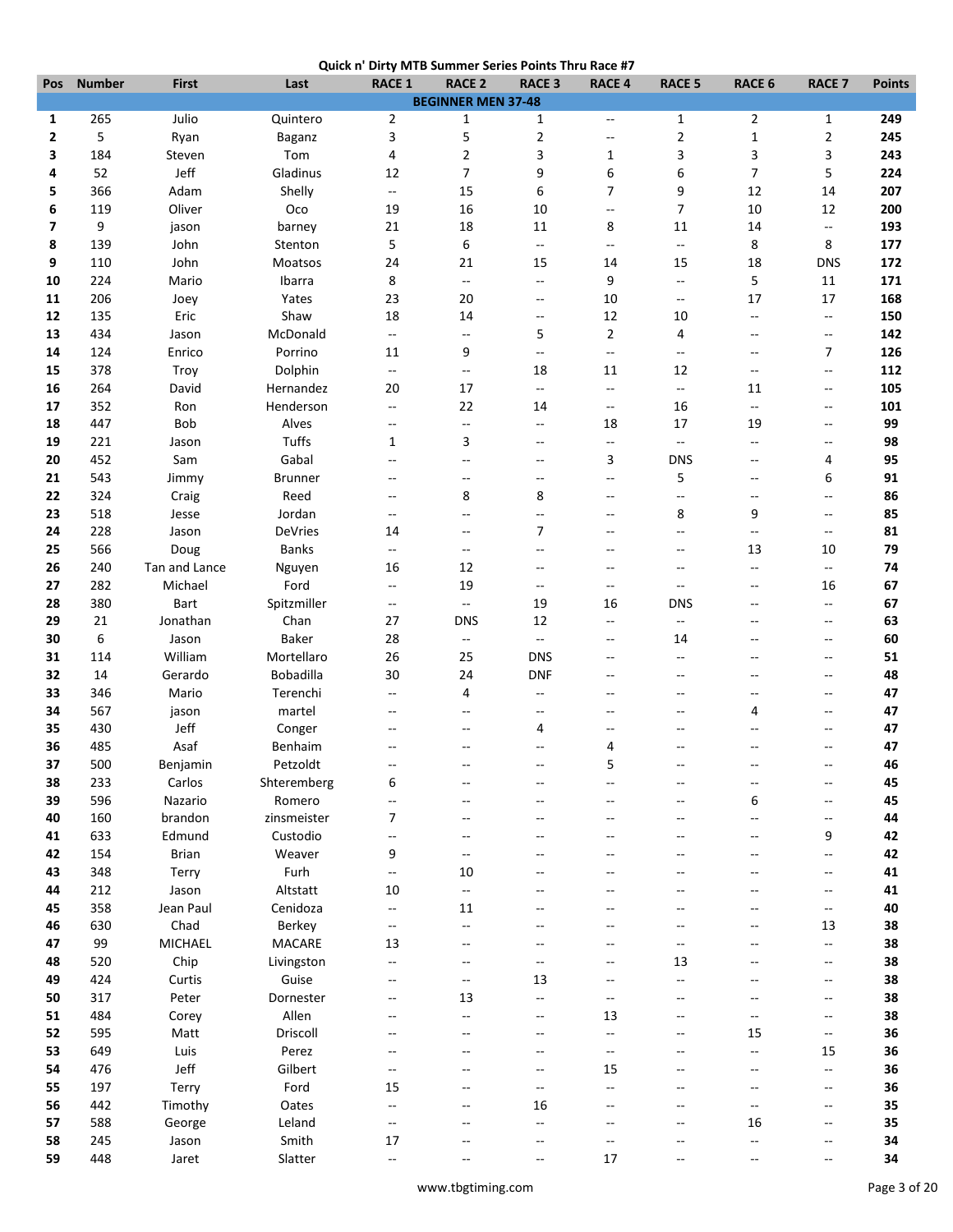| Pos | <b>Number</b> | <b>First</b>   | Last      | <b>RACE 1</b>            | <b>RACE 2</b>                         | <b>RACE 3</b> | <b>RACE 4</b>            | <b>RACE 5</b> | <b>RACE 6</b> | <b>RACE 7</b>            | <b>Points</b> |
|-----|---------------|----------------|-----------|--------------------------|---------------------------------------|---------------|--------------------------|---------------|---------------|--------------------------|---------------|
| 60  | 379           | <b>Nick</b>    | Marovich  | $\qquad \qquad -$        | $\hspace{0.05cm}$ – $\hspace{0.05cm}$ | 17            | $\overline{\phantom{m}}$ | $- -$         | --            | $\hspace{0.05cm}$        | 34            |
| 61  | 638           | Mike           | Podritz   | $\qquad \qquad -$        | $-$                                   | --            | --                       | --            | --            | 18                       | 33            |
| 62  | 533           | <b>Brian</b>   | Dieckmann | $- -$                    | --                                    |               | --                       | 18            | --            | $\hspace{0.05cm}$        | 33            |
| 63  | 449           | Adam           | Chong     | --                       | $-$                                   | $- -$         | 19                       | $- -$         | --            | $\hspace{0.05cm}$        | 32            |
| 64  | 607           | <b>Brian</b>   | Caserta   | $\qquad \qquad -$        | --                                    |               |                          |               | --            | 19                       | 32            |
| 65  | 637           | Sergio         | Ramirez   | $\qquad \qquad -$        | $-$                                   |               |                          |               | --            | 20                       | 31            |
| 66  | 87            | lan            | Kelly     | 22                       | $-$                                   |               |                          |               | --            | $\overline{\phantom{a}}$ | 29            |
| 67  | 287           | Michael        | Hucks     | $- -$                    | 23                                    |               |                          |               |               | $\overline{\phantom{m}}$ | 28            |
| 68  | 49            | Tom            | Gattegno  | 25                       | $\hspace{0.05cm}$ – $\hspace{0.05cm}$ |               |                          |               | --            | $\hspace{0.05cm}$        | 26            |
| 69  | 314           | Scott          | Pipiro    | $\overline{\phantom{m}}$ | 26                                    | --            |                          |               | --            | $\overline{\phantom{m}}$ | 25            |
| 70  | 48            | <b>Tavares</b> | Forby     | 29                       | $-$                                   |               |                          |               |               | $\hspace{0.05cm}$        | 22            |
| 71  | 244           | Fabian         | Acuna     | 31                       | $-$                                   |               |                          |               | --            | $\overline{\phantom{m}}$ | 20            |
| 72  | 19            | Basil          | Carsner   | 32                       | $-$                                   |               |                          |               |               | $-$                      | 19            |
| 73  | 248           | Bernard        | Vernberg  | <b>DNS</b>               | --                                    |               |                          |               |               | $\overline{\phantom{m}}$ | 0             |
| 74  | 136           | Jeffrey        | Smith     | <b>DNS</b>               | $-$                                   |               |                          |               |               | $-$                      | 0             |
| 75  | 416           | William        | Smith     |                          | --                                    | <b>DNF</b>    |                          |               |               | --                       | 0             |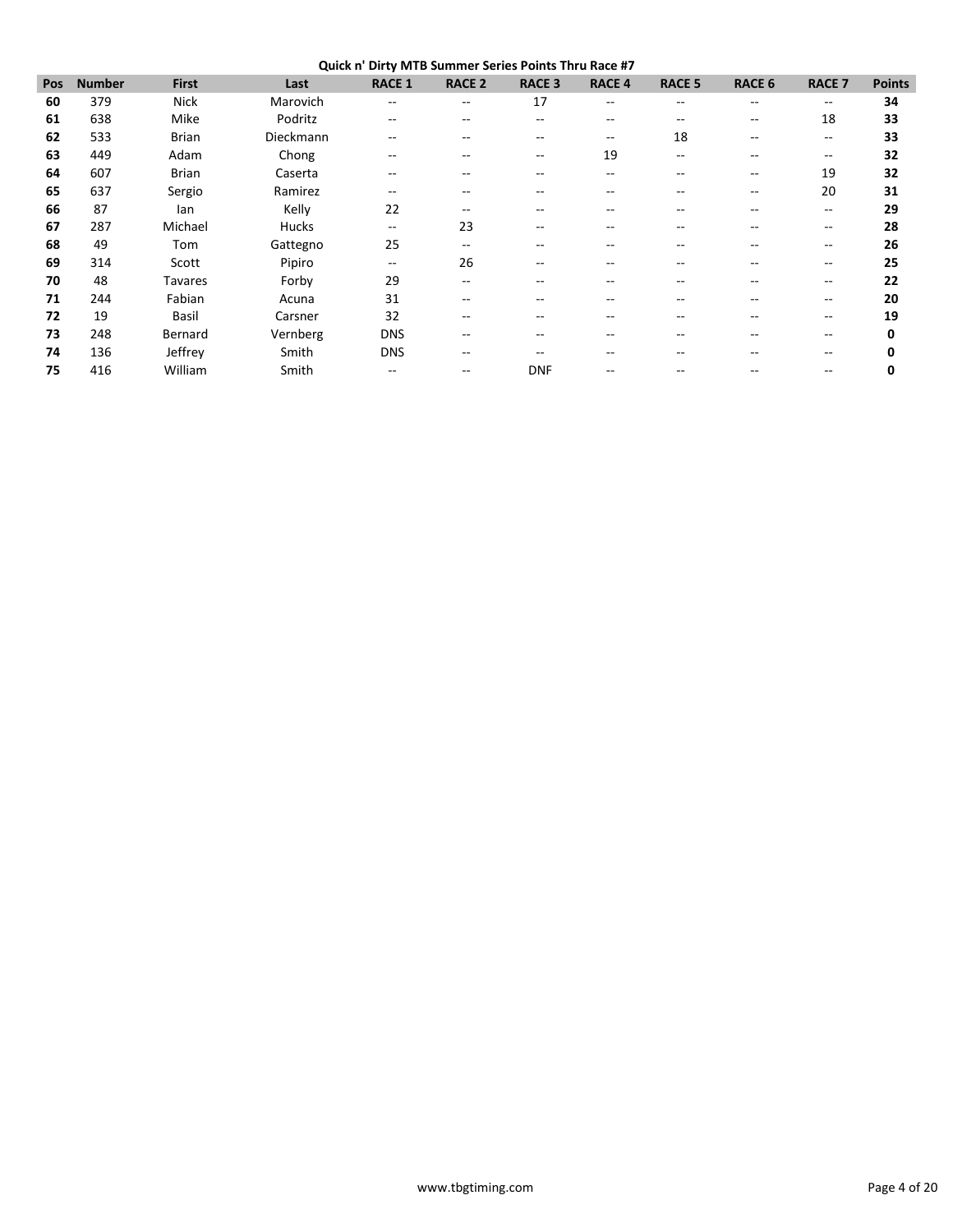|  | Quick n' Dirty MTB Summer Series Points Thru Race #7 |
|--|------------------------------------------------------|
|  |                                                      |

|              |               |              |                |                          | QUICK IT DITTY INTO JUINING JONES FOINTS THIS NACE #7 |                          |                          |                |                |                          |               |
|--------------|---------------|--------------|----------------|--------------------------|-------------------------------------------------------|--------------------------|--------------------------|----------------|----------------|--------------------------|---------------|
| Pos          | <b>Number</b> | <b>First</b> | Last           | <b>RACE 1</b>            | <b>RACE 2</b>                                         | <b>RACE 3</b>            | <b>RACE 4</b>            | <b>RACE 5</b>  | <b>RACE 6</b>  | <b>RACE 7</b>            | <b>Points</b> |
|              |               |              |                |                          | <b>BEGINNER MEN 49+</b>                               |                          |                          |                |                |                          |               |
| $\mathbf{1}$ | 120           | Joseph Mike  | Parsons        | $\mathbf{1}$             | $\mathbf 1$                                           | $\overline{2}$           | $\mathbf 1$              | $\mathbf 1$    | <b>DNS</b>     | <b>DNS</b>               | 249           |
| $\mathbf{2}$ | 159           | Rusty        | Zielinski      | $\overline{2}$           | $\overline{2}$                                        | $\mathbf 1$              | $\mathbf 2$              | $\mathbf 2$    | $\mathbf 1$    | $\mathbf 1$              | 248           |
| 3            | 150           | Luis Tonny   | Vizcarra       | 4                        | 4                                                     | 3                        | 3                        | 3              | $\overline{2}$ | 5                        | 240           |
| 4            | 98            | Steve        | Ling           | 3                        | <b>DNF</b>                                            | 4                        | $\overline{\mathbf{4}}$  | 4              | 3              | $\mathbf 2$              | 239           |
| 5            | 131           | Gerardo      | Sanchez        | 5                        | 3                                                     | 5                        | 6                        | 6              | <b>DNS</b>     | 6                        | 230           |
| 6            | 162           | John         | <b>McManns</b> | 9                        | 5                                                     | $\overline{7}$           | $\overline{\phantom{a}}$ | Ξ.             | 4              | 4                        | 226           |
| 7            | 156           | Jeffrey      | Winckler       | 11                       | 8                                                     | 6                        | 5                        | $\overline{7}$ | 5              | 7                        | 225           |
| 8            | 41            | John         | Eugenio        | 16                       | 14                                                    | 13                       | $\overline{7}$           | 8              | 6              | 9                        | 212           |
| 9            | 419           | Kent         | Musgrave       | 10                       | 9                                                     | 10                       | <b>DNS</b>               | цц.            | 7              | 10                       | 209           |
| 10           | 359           | Steve        | Robertson      | 13                       | 11                                                    | 14                       | 8                        | 13             | $\overline{a}$ | 12                       | 197           |
| 11           | 381           | Tyler        | Gabriel        | $\ddotsc$                | $\overline{\phantom{a}}$                              | 16                       | 10                       | 17             | 10             | 15                       | 187           |
| 12           | 71            | Doug         | Hopper         | 20                       | 17                                                    | <b>DNS</b>               | 12                       | 18             | 12             | 16                       | 180           |
| 13           | 180           | Rolando      | Martinez       | 18                       | 15                                                    | 15                       | Ξ.                       | 16             | 11             | $\overline{\phantom{a}}$ | 180           |
| 14           | 100           | James        | Magill         | 14                       | 10                                                    | 12                       | $\overline{a}$           | 10             | ц.             | Ξ.                       | 158           |
| 15           | 382           | Tre          | Hendricks      | $\overline{a}$           | $\overline{\phantom{a}}$                              | 9                        | 9                        | 9              | $\mathbf{u}$   | Ξ.                       | 126           |
| 16           | 316           | Jay          | Lochhead       | $\overline{a}$           | 6                                                     | 8                        | $\overline{a}$           | $\overline{a}$ | --             | $-$                      | 88            |
| 17           | 27            | Ross         | Craft          | 8                        | $\overline{7}$                                        | $\overline{a}$           | u.                       | $\overline{a}$ | $\sim$         | $\overline{a}$           | 87            |
| 18           | 329           | Jack         | Guenther       | Ξ.                       | $\sim$                                                | $\sim$                   | $-$                      | 12             | 8              | Ξ.                       | 82            |
| 19           | 583           | Bill         | Bachman        | Ξ.                       | $\overline{a}$                                        |                          | $\sim$                   | Ξ.             | 9              | 11                       | 82            |
| 20           | 75            | David        | Jacobs         | 12                       | 12                                                    |                          |                          | ÷-             | $\overline{a}$ | Ξ.                       | 78            |
| 21           | 50            | Mark         | Gerardi        | 15                       | 16                                                    | $\sim$                   | $\sim$                   | $-$            | $\sim$         | Ξ.                       | 71            |
| 22           | 610           | Paul         | Ketchen        | Ξ.                       | --                                                    | $\sim$                   | $\sim$                   | $-$            | Ξ.             | 3                        | 48            |
| 23           | 528           | Ken          | Umemoto        | $-$                      | $-$                                                   | $-$                      | $\sim$                   | 5              | Ξ.             | Щ,                       | 46            |
| 24           | 94            | Chris        | LeBaron        | 6                        | $-$                                                   | $-$                      | Ξ.                       | $\sim$         | --             | $-$                      | 45            |
| 25           | 29            | Aaron        | Cunningham     | $\overline{7}$           | $\sim$                                                | $\sim$                   | $\sim$                   | $\sim$         | --             | Ξ.                       | 44            |
| 26           | 609           | Don          | Keith          | $\overline{a}$           | $\overline{a}$                                        | $\sim$                   | $\sim$                   | $\sim$         | $\overline{a}$ | 8                        | 43            |
| 27           | 422           | Tom          | Neppl          | $\overline{\phantom{a}}$ | $-$                                                   | 11                       | $\sim$                   |                | $-$            | Щ,                       | 40            |
| 28           | 467           | Larry        | D Amato        | --                       | --                                                    | $\overline{\phantom{a}}$ | 11                       | $\overline{a}$ | --             | Ξ.                       | 40            |
| 29           | 508           | Larry        | Trinh          | $\sim$                   | --                                                    | $\sim$                   | $\sim$                   | 11             | $\overline{a}$ | Щ,                       | 40            |
| 30           | 289           | Michael      | McCormick      | $\overline{a}$           | 13                                                    | $\sim$                   | $\sim$                   | $\overline{a}$ | $\sim$         | $\mathbf{u}$             | 38            |
| 31           | 623           | Mike         | Newlon         | $\overline{\phantom{a}}$ | --                                                    | $\overline{a}$           | $\overline{a}$           | $\overline{a}$ | --             | 13                       | 38            |
| 32           | 636           | Steve        | Cappos         | --                       | --                                                    |                          | Ξ.                       | Ξ.             | --             | 14                       | 37            |
| 33           | 531           | Frank        | Ruff           | $\overline{a}$           | Ξ.                                                    | $\sim$                   | Ξ.                       | 14             | --             | ΞĒ,                      | 37            |
| 34           | 20            | Steven       | Casey          | $\overline{a}$           | $-$                                                   | $\overline{a}$           | $\sim$                   | 15             | $\sim$         | $\overline{\phantom{a}}$ | 36            |
| 35           | 67            | craig        | hobart         | 17                       | $\overline{a}$                                        |                          |                          | $\sim$         | --             | $\qquad \qquad -$        | 34            |
| 36           | 409           | Tom          | Grueskin       | Ξ.                       |                                                       |                          |                          | Ξ.             | --             | 17                       | 34            |
| 37           | 496           | Dave         | Enns           | ۰.                       | $-$                                                   | $\sim$                   | $\sim$                   | $-$            | --             | 18                       | 33            |
| 38           | 171           | <b>Bart</b>  | Dixon          | 19                       | $-$                                                   | $\sim$                   | $\sim$                   | $\sim$         | $\sim$         | $\overline{\phantom{a}}$ | 32            |
| 39           | 113           | <b>Brian</b> | Montesi        | 21                       |                                                       | --                       | $\overline{a}$           |                | --             | $\overline{a}$           | 30            |
| 40           | 236           | David        | <b>Beasley</b> | <b>DNS</b>               |                                                       | ц.                       | --                       |                | Ξ.             | --                       | 0             |
| 41           | 451           | Everett      | DeLano         | --                       | $\overline{a}$                                        | $\overline{a}$           | <b>DNS</b>               | $\sim$         | $-$            | $\overline{a}$           | 0             |
| 42           | 608           | Paul         |                | $\overline{\phantom{a}}$ | $\sim$                                                | $\sim$                   | $\overline{\phantom{a}}$ | $\sim$         | $\sim$         | <b>DNS</b>               | 0             |
|              |               |              | Dunlap         |                          |                                                       |                          |                          |                |                |                          |               |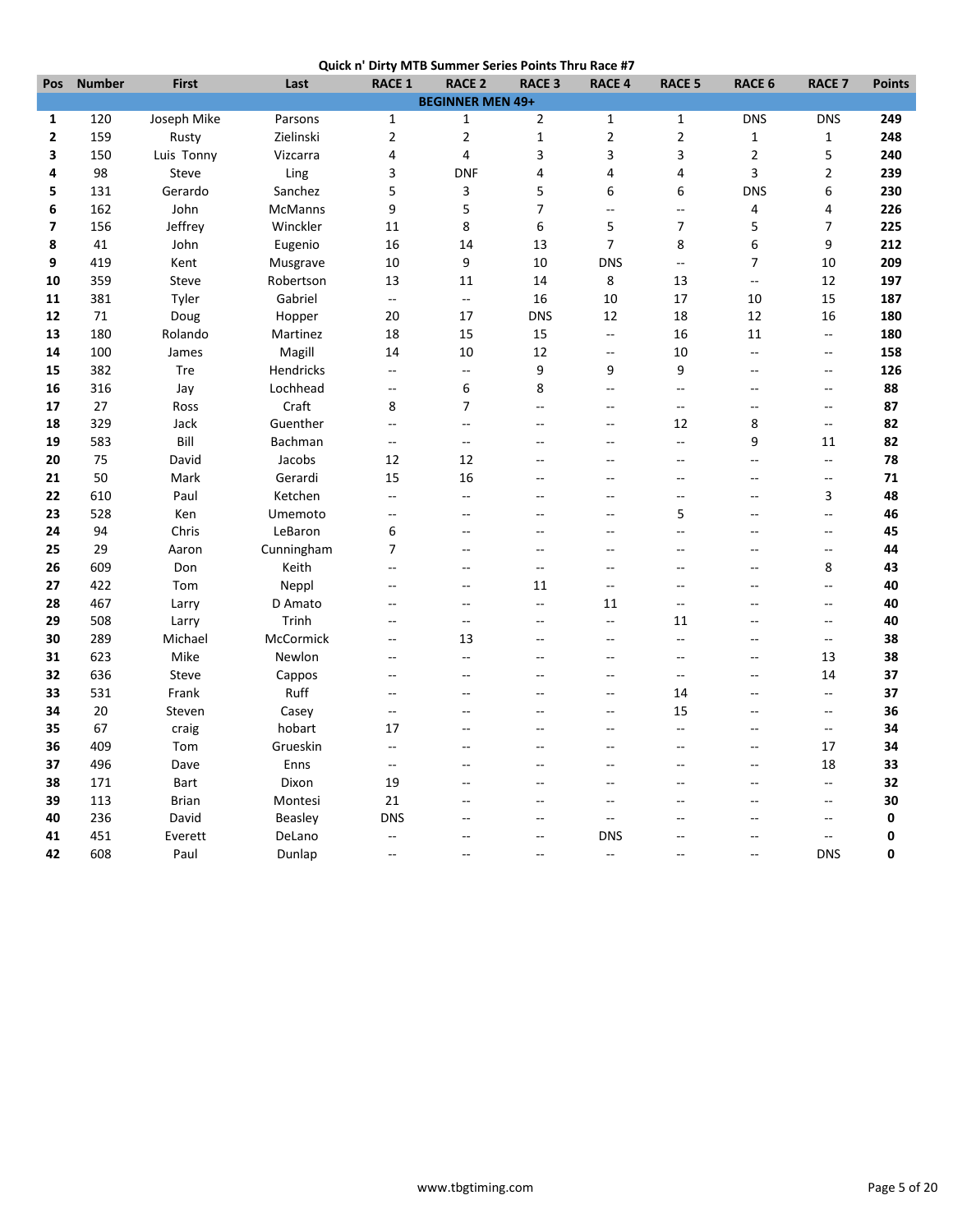| Quick n' Dirty MTB Summer Series Points Thru Race #7 |  |  |
|------------------------------------------------------|--|--|
|                                                      |  |  |

| <b>Number</b> | <b>First</b> | Last            | <b>RACE 1</b>            | <b>RACE 2</b>            | <b>RACE 3</b>            | <b>RACE 4</b>             | <b>RACE 5</b>            | <b>RACE 6</b>  | <b>RACE 7</b>                                       | <b>Points</b> |
|---------------|--------------|-----------------|--------------------------|--------------------------|--------------------------|---------------------------|--------------------------|----------------|-----------------------------------------------------|---------------|
|               |              |                 |                          |                          |                          |                           |                          |                |                                                     |               |
| 383           | Vicki        | Dann            | --                       | $\overline{\phantom{a}}$ | 1                        | 3                         | $\overline{2}$           | $\overline{2}$ | $\overline{2}$                                      | 245           |
| 168           | Kimberly     | Tom             | $\overline{2}$           | $\mathbf{1}$             | 3                        | $\overline{2}$            | 6                        | 4              | --                                                  | 243           |
| 374           | Natalie      | Hone            | --                       | $\overline{2}$           | 4                        | $- -$                     | 3                        | 5              | 3                                                   | 238           |
| 403           | Emma         | Piggott         | $\overline{\phantom{m}}$ | <b>DNS</b>               | 7                        | 6                         | $\overline{7}$           | 8              | 4                                                   | 223           |
| 253           | Jessica      | Ziegler         | 4                        | 3                        | 5                        | <b>DNF</b>                | $\overline{a}$           | $\overline{a}$ | $\overline{\phantom{a}}$                            | 141           |
| 515           | Casey        | Cohenmeyer      | --                       | --                       | --                       | $- -$                     | 1                        | --             | $\mathbf{1}$                                        | 100           |
| 514           | Kristen      | Bignal          | $-$                      | --                       | $\overline{\phantom{a}}$ | $\overline{\phantom{a}}$  | 4                        | $\mathbf{1}$   | $\overline{\phantom{a}}$                            | 97            |
| 23            | Eire         | Chen            | --                       | --                       |                          | 1                         | $-\,-$                   | 6              | $\overline{\phantom{a}}$                            | 95            |
| 241           | MIchelle     | <b>Barrett</b>  | 3                        | 4                        | --                       | --                        | --                       | --             | $\overline{\phantom{m}}$                            | 95            |
| 522           | Amy          | Martel          | $- -$                    | $\overline{a}$           | $\overline{a}$           | $\sim$ $\sim$             | 5                        | 3              | $\overline{\phantom{a}}$                            | 94            |
| 407           | Erin         | Turtle          | $\overline{a}$           | $\sim$                   | 9                        | <b>DNS</b>                | 8                        | $\overline{a}$ | $-$                                                 | 85            |
| 194           | Leah         | Crane           | 1                        | $\overline{\phantom{a}}$ | $-$                      | $\sim$ $\sim$             | $\overline{\phantom{a}}$ | $\overline{a}$ | $\overline{\phantom{a}}$                            | 50            |
| 440           | Kelsey       | Gibson          | --                       | --                       | $\overline{2}$           | $- -$                     | $\overline{\phantom{a}}$ | --             | --                                                  | 49            |
| 494           | Maya         | Bryson          | $-$                      | --                       |                          | 4                         |                          | --             | --                                                  | 47            |
| 502           | Robyn        | Smith           | $- -$                    | 5                        | $\sim$                   |                           |                          | $\overline{a}$ | $\overline{\phantom{a}}$                            | 46            |
| 612           | Jacqueline   | <b>Burnette</b> | $\overline{a}$           | $\overline{a}$           |                          | $-$                       |                          | $\overline{a}$ | 5                                                   | 46            |
| 73            | Besjana      | Husted          | 5                        | --                       | $\sim$                   | $-$                       |                          | $-$            | $\overline{\phantom{a}}$                            | 46            |
| 460           | Angie        |                 | --                       | $\overline{\phantom{a}}$ | --                       | 5                         | $-$                      | --             | $\overline{\phantom{a}}$                            | 46            |
| 433           | NIcole       | Pitell          | --                       | $\overline{\phantom{m}}$ | 6                        |                           |                          | $-$            | $\hspace{0.05cm} -\hspace{0.05cm} -\hspace{0.05cm}$ | 45            |
| 617           | Katie        | Cunningham      | --                       | --                       |                          | --                        |                          | --             | 6                                                   | 45            |
| 273           | Andrea       | <b>Borst</b>    | $- -$                    | 6                        |                          |                           |                          | --             | --                                                  | 45            |
| 694           | Sarah        | Popavich Judge  | $\overline{a}$           | $-$                      | $\sim$                   | $\sim$                    |                          | $\overline{a}$ | $\overline{7}$                                      | 44            |
| 294           | Diane        | Recker          | $- -$                    | $\overline{7}$           | $\sim$                   | $\sim$                    |                          | $\overline{a}$ | $\mathbf{u}$                                        | 44            |
| 563           | Diana        | Aguirre         | --                       | $\overline{\phantom{m}}$ |                          | $\overline{\phantom{m}}$  | <b>DNF</b>               | 7              | $\overline{\phantom{a}}$                            | 44            |
| 18            | Melissa      | Martinez        | $- -$                    | $\overline{\phantom{a}}$ | 8                        | --                        |                          |                | $\overline{\phantom{a}}$                            | 43            |
| 695           | Julie        | Conkel          | $-$                      |                          |                          | $\sim$                    | $\sim$                   | --             | 8                                                   | 43            |
| 611           | Michelle     | <b>Bates</b>    | $\overline{a}$           |                          |                          |                           | $-$                      | $-$            | 9                                                   | 42            |
| 63            | <b>KARI</b>  | <b>HEBERT</b>   | <b>DNF</b>               | $\sim$                   |                          |                           | $-$                      | $-$            | $\overline{a}$                                      | 0             |
| 548           | Amy          | Leung           | --                       |                          |                          | --                        | <b>DNF</b>               | $-$            | --                                                  | 0             |
| 293           | Emma         | Piggott         | --                       | <b>DNS</b>               | --                       | $\overline{\phantom{a}}$  | $\overline{\phantom{a}}$ | $-$            | --                                                  | 0             |
|               |              |                 | Smithpeters              |                          |                          | <b>BEGINNER WOMEN 16+</b> |                          |                |                                                     |               |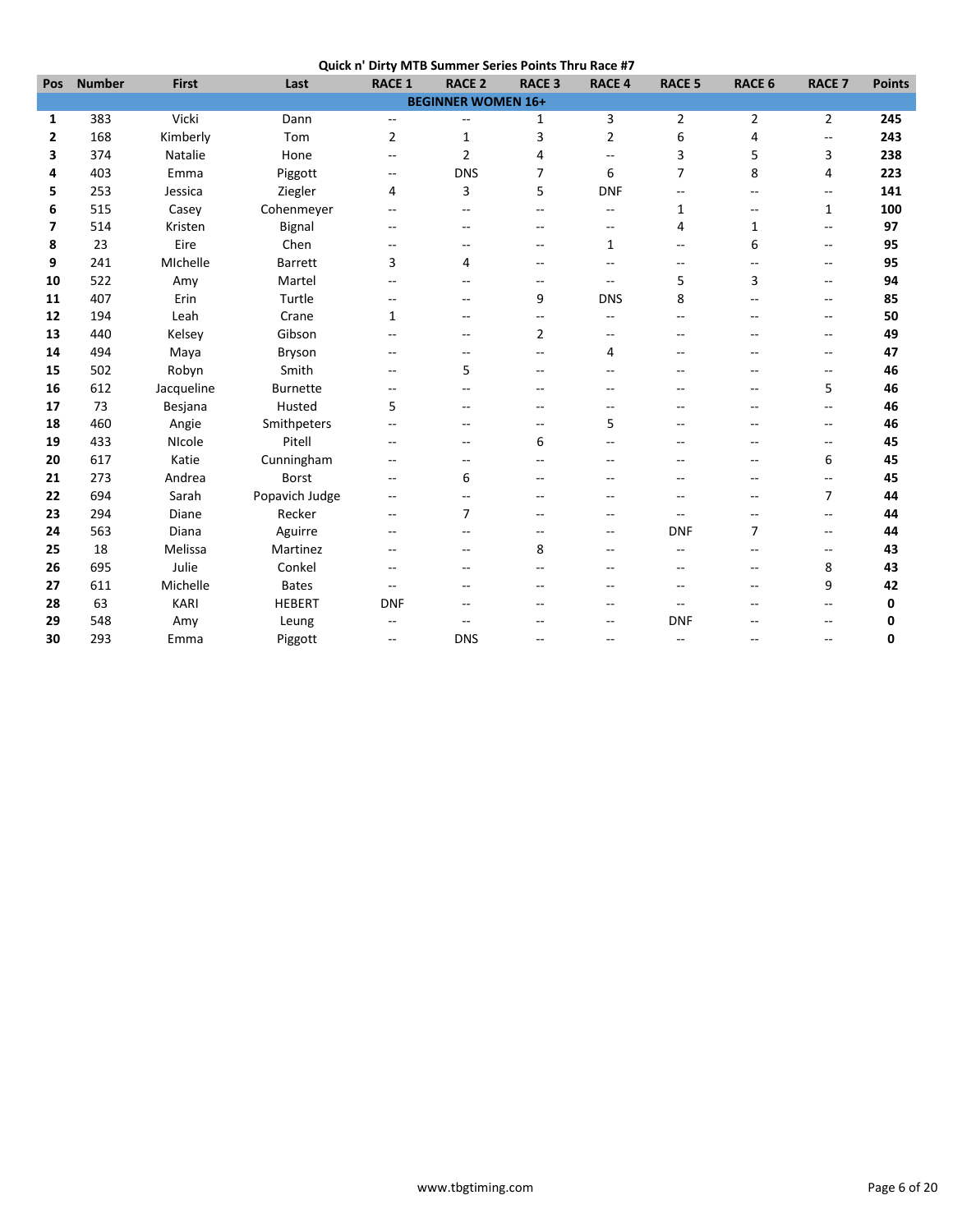| Quick n' Dirty MTB Summer Series Points Thru Race #7 |  |  |
|------------------------------------------------------|--|--|
|                                                      |  |  |

| Pos | <b>Number</b> | <b>First</b> | Last            | <b>RACE 1</b>  | <b>RACE 2</b>            | <b>RACE 3</b>  | <b>RACE 4</b>            | <b>RACE 5</b>            | <b>RACE 6</b>  | <b>RACE 7</b>            | <b>Points</b> |
|-----|---------------|--------------|-----------------|----------------|--------------------------|----------------|--------------------------|--------------------------|----------------|--------------------------|---------------|
|     |               |              |                 |                | <b>BIG BONED 200+</b>    |                |                          |                          |                |                          |               |
| 1   | 205           | Todd         | Flaming         | $\mathbf{1}$   | 1                        | $\mathbf{1}$   | 1                        | $\overline{2}$           | $\mathbf{1}$   | 4                        | 250           |
| 2   | 277           | Peter        | Duncan          | $- -$          | 4                        | $\overline{a}$ | 3                        | 3                        | $\overline{2}$ | 2                        | 241           |
| 3   | 121           | Louis        | Peick           | --             | 5                        | 3              | $\overline{\phantom{m}}$ | 4                        | 3              | 1                        | 239           |
| 4   | 234           | Todd         | Young           | 3              | 2                        |                | $\overline{2}$           | 9                        | 5              | 5                        | 238           |
| 5   | 138           | Graeme       | <b>Stanners</b> | 4              | 6                        | 4              | 5                        | 6                        | 4              | 3                        | 235           |
| 6   | 417           | James        | Heller          | $-1$           | $\overline{a}$           | 7              | 6                        | 10                       | 7              | $\overline{7}$           | 218           |
| 7   | 36            | Joe          | DeStefani       | 10             | 11                       | 9              | <b>DNS</b>               | 12                       | 8              | 9                        | 208           |
| 8   | 428           | Jose Eduardo | Leon            | --             | --                       | 5              | 4                        | 8                        | --             | 8                        | 179           |
| 9   | 349           | Seth         | Graham          | $- -$          | 3                        | $\overline{2}$ | --                       | 5                        | --             | --                       | 143           |
| 10  | 39            | Wes          | Drelleshak      | 5              | 7                        |                | $\overline{\phantom{a}}$ | 7                        | <b>DNF</b>     | --                       | 134           |
| 11  | 335           | Alfredo      | <b>Burgoin</b>  | --             | 9                        | $\overline{a}$ | $\overline{7}$           | 11                       | --             | $\overline{\phantom{a}}$ | 126           |
| 12  | 272           | Jason        | Wright          | 11             | --                       | 10             | $\overline{\phantom{a}}$ | 13                       | --             | --                       | 119           |
| 13  | 476           | Jeff         | Gilbert         | $-$            | --                       | --             | --                       | $\sim$ $\sim$            | 6              | 6                        | 90            |
| 14  | 175           | Adam         | Polak           | 9              | $\overline{\phantom{m}}$ | --             | --                       | $\overline{\phantom{m}}$ | 9              | --                       | 84            |
| 15  | 179           | <b>Brad</b>  | Young           | 12             | 13                       |                |                          |                          | $\overline{a}$ | --                       | 77            |
| 16  | 517           | Cory         | Foster          | $-$            | --                       |                |                          | 1                        | --             | --                       | 50            |
| 17  | 200           | Jason        | Nutter          | $\overline{2}$ | $-$                      |                |                          |                          |                | $\overline{a}$           | 49            |
| 18  | 507           | Greg         | Sellers         | --             | --                       | 6              |                          |                          |                | --                       | 45            |
| 19  | 169           | Randy        | Schisler        | 6              | --                       |                |                          |                          |                | --                       | 45            |
| 20  | 130           | Andrey       | Samoshin        | 7              | --                       |                |                          |                          |                | --                       | 44            |
| 21  | 342           | Jordan       | OConnor         | $-$            | 8                        | $\sim$         |                          |                          | $\overline{a}$ | $\frac{1}{2}$            | 43            |
| 22  | 384           | David        | Wright          | $- -$          | --                       | 8              |                          |                          | --             | --                       | 43            |
| 23  | 15            | Robert       | <b>Bruder</b>   | 8              | --                       |                |                          |                          | --             | --                       | 43            |
| 24  | 305           | Gary         | Reiner          | --             | 10                       |                |                          |                          |                | --                       | 41            |
| 25  | 641           | Matt         | McDonald        | --             | $-$                      |                |                          |                          | --             | 10                       | 41            |
| 26  | 301           | Wayne        | Taylor          | --             | 12                       |                |                          |                          |                | --                       | 39            |
| 27  | 325           | Damon        | Hurtmann        | --             | <b>DNS</b>               |                | $\sim$                   | $-$                      | $\overline{a}$ | --                       | 0             |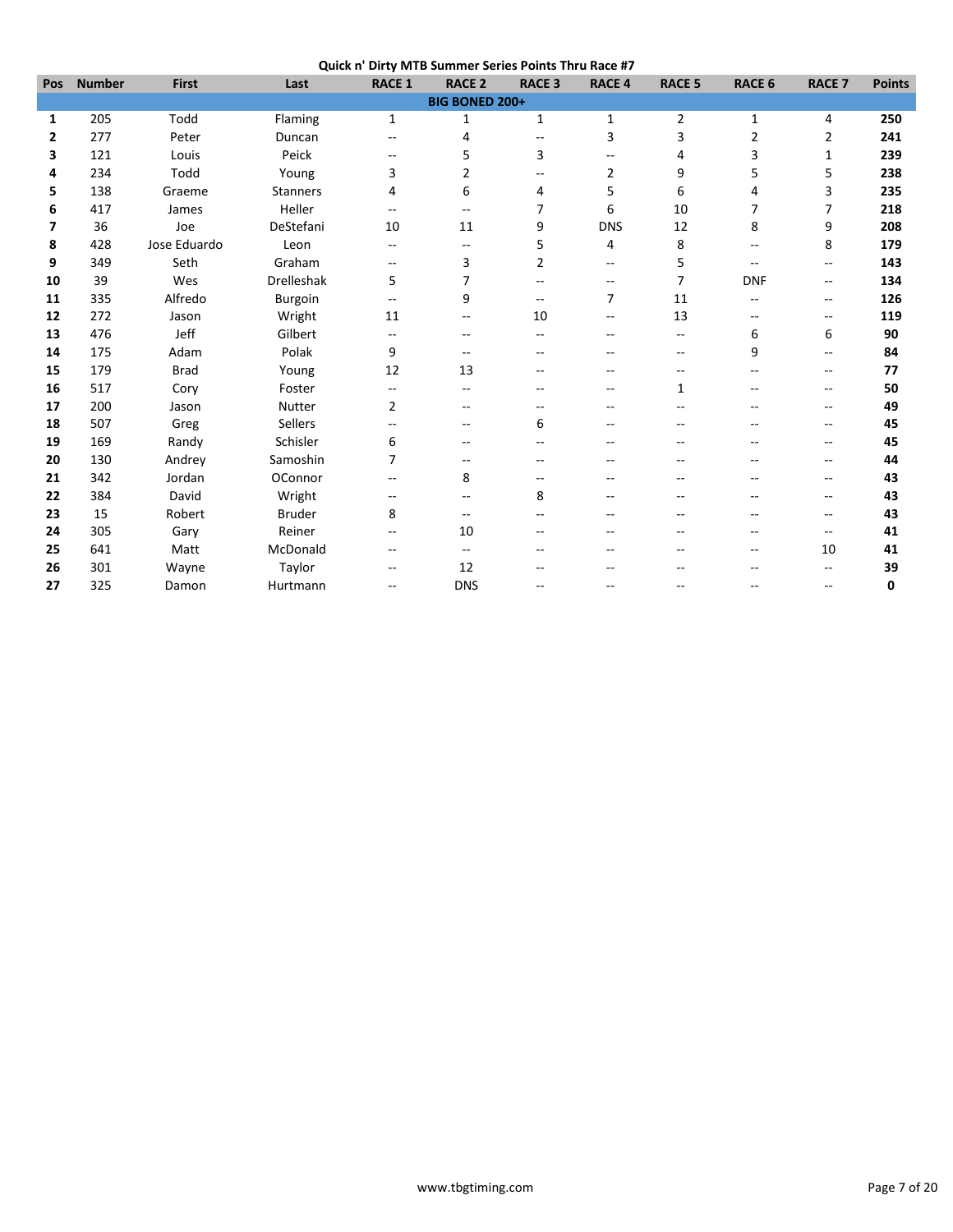| Quick n' Dirty MTB Summer Series Points Thru Race #7 |  |  |
|------------------------------------------------------|--|--|
|                                                      |  |  |

| Pos                      | <b>Number</b> | <b>First</b>  | Last           | <b>RACE 1</b>            | <b>RACE 2</b>     | <b>RACE 3</b>            | <b>RACE 4</b>            | <b>RACE 5</b>            | RACE 6                   | <b>RACE 7</b>            | <b>Points</b> |
|--------------------------|---------------|---------------|----------------|--------------------------|-------------------|--------------------------|--------------------------|--------------------------|--------------------------|--------------------------|---------------|
|                          |               |               |                |                          | <b>ENDURO 16+</b> |                          |                          |                          |                          |                          |               |
| 1                        | 152           | <b>Travis</b> | Wagner         | $\mathbf{1}$             | 1                 | $\mathbf{1}$             | $\mathbf{1}$             | $\mathbf{1}$             | $\mathbf{1}$             | $\mathbf{1}$             | 250           |
| $\overline{2}$           | 16            | Adam          | <b>Buckley</b> | 4                        | 3                 | 3                        | 4                        | $\overline{4}$           | 5                        | 3                        | 238           |
| 3                        | 310           | Ryan          | Madson         | 3                        | 4                 | 5                        | 3                        | 6                        | 3                        | Ξ.                       | 237           |
| 4                        | 285           | Cliff         | Hamblen        | Ξ.                       | 12                | 10                       | $\overline{7}$           | $\sim$ $\sim$            | $\overline{7}$           | 4                        | 215           |
| 5                        | 477           | Jaron         | Cappos         | $\overline{a}$           | --                | $\overline{\phantom{a}}$ | $\overline{2}$           | 2                        | $\overline{2}$           | $\overline{2}$           | 196           |
| 6                        | 111           | Mike          | Monroe         | 7                        | 6                 | $\sim$ $\sim$            | 5                        | $\overline{a}$           | 6                        | Ξ.                       | 180           |
| $\overline{\phantom{a}}$ | 42            | Daniel        | Fantauzzo      | 6                        | $\overline{7}$    | $\sim$ $\sim$            | 6                        | $-$                      | $\overline{a}$           | --                       | 134           |
| 8                        | 28            | Alex          | Crisostomo     | 2                        | $\overline{a}$    | $\sim$ $\sim$            | $\overline{\phantom{a}}$ | $\sim$                   | $\overline{\phantom{a}}$ | 5                        | 95            |
| 9                        | 306           | MIchael       | Hines          | $\overline{\phantom{a}}$ | 5                 | $\overline{7}$           | $\overline{\phantom{a}}$ | $\sim$ $\sim$            | $\rightarrow$            | L.                       | 90            |
| 10                       | 538           | Dennis        | Foster         | $\overline{\phantom{a}}$ | --                | $\mathbf{L}$             | $\overline{\phantom{a}}$ | $\overline{7}$           | $\overline{a}$           | $\overline{7}$           | 88            |
| 11                       | 267           | Jeffery       | Bauer          | 8                        | 9                 | $\overline{a}$           | $\sim$                   | $-$                      | --                       | Щ,                       | 85            |
| 12                       | 215           | Andrew        | Violante       | 12                       | 13                | $\overline{a}$           | $\sim$                   | $-$                      | $\sim$                   | $-$                      | 77            |
| 13                       | 365           | Owen          | Davis          | Ξ.                       | $\overline{2}$    | $\overline{\phantom{a}}$ | $\overline{a}$           | $\sim$                   | $\overline{a}$           | $\overline{a}$           | 49            |
| 14                       | 320           | Robert        | Wessels        | $\overline{\phantom{a}}$ | <b>DNS</b>        | $\overline{2}$           | $\overline{a}$           | $\sim$                   | $\overline{a}$           | $\overline{a}$           | 49            |
| 15                       | 550           | Colter        | Lee            | $\overline{a}$           | --                | $\overline{a}$           | $\sim$                   | 3                        | $\sim$                   | $\overline{a}$           | 48            |
| 16                       | 387           | Derrick       | Patstone       | --                       | Ξ.                | 4                        | $\overline{a}$           | $\overline{a}$           | ۵.                       | $-$                      | 47            |
| 17                       | 534           | Ryan          | Landis         | $\overline{\phantom{a}}$ | $\overline{a}$    | $\overline{a}$           | $\overline{a}$           | $\sim$                   | 4                        | $-$                      | 47            |
| 18                       | 269           | Bo            | Jack           | 5                        | --                | --                       |                          | $\overline{\phantom{a}}$ | --                       | $\overline{\phantom{a}}$ | 46            |
| 19                       | 516           | Tim           | Erickson       | --                       | $\overline{a}$    | $\sim$ $\sim$            | $\sim$                   | 5                        | $-$                      | $-$                      | 46            |
| 20                       | 423           | David         | Stainton       | $-$                      | $\overline{a}$    | 6                        | $\sim$                   | $\sim$ $\sim$            | $\sim$                   | $\overline{a}$           | 45            |
| 21                       | 648           | Alec          | Elgood         | $-$                      | $-$               | $\mathbf{L}$             | $\overline{a}$           | $-$                      | $\overline{a}$           | 6                        | 45            |
| 22                       | 445           | Bo            | Jack           | $\overline{a}$           | --                | 8                        | --                       | $\sim$                   | $\overline{a}$           | Ξ.                       | 43            |
| 23                       | 312           | Gavyn         | Scranton       | --                       | 8                 | $-$                      |                          |                          | --                       | --                       | 43            |
| 24                       | 247           | Kurt          | Hindman        | 9                        | --                | $\overline{\phantom{a}}$ | $\sim$                   | $\sim$                   | ۵.                       | --                       | 42            |
| 25                       | 385           | Aaron         | Goodman        | $\overline{\phantom{a}}$ | $\overline{a}$    | 9                        | $\overline{a}$           | $\sim$                   | $-$                      | --                       | 42            |
| 26                       | 13            | Robyn         | Blackfelner    | 10                       | $\overline{a}$    | $\sim$ $\sim$            | --                       | $\overline{a}$           | $-$                      | --                       | 41            |
| 27                       | 372           | Mark          | Helms          | Ξ.                       | 10                | $\overline{a}$           |                          |                          | $\overline{a}$           | $\overline{a}$           | 41            |
| 28                       | 364           | Mathew        | <b>Beasley</b> | $\overline{\phantom{a}}$ | 11                | $-$                      | $\sim$                   | $\sim$                   | ۵.                       | --                       | 40            |
| 29                       | 431           | Kurt          | Hindman        | $\overline{\phantom{a}}$ | --                | 11                       |                          |                          | ۵.                       | --                       | 40            |
| 30                       | 101           | Chrissy       | Mahlum         | 11                       | --                | $\overline{\phantom{a}}$ | --                       |                          | $-$                      | --                       | 40            |
| 31                       | 438           | George        | Burrough       | $\overline{\phantom{a}}$ | --                | 12                       | $\sim$                   | $\sim$                   | $\overline{a}$           | $\overline{a}$           | 39            |
| 32                       | 386           | Blaine        | Harper         | $\overline{\phantom{a}}$ | --                | 13                       | $\sim$                   | $\sim$                   | $\sim$                   | $\overline{a}$           | 38            |
| 33                       | 343           | Jaime         | Serrato        | $\overline{\phantom{a}}$ | 14                | $\overline{\phantom{a}}$ | $\sim$                   | $-$                      | $\overline{a}$           | --                       | 37            |
| 34                       | 367           | Tanya         | Wampler        | --                       | 15                | $\overline{\phantom{a}}$ | $\overline{\phantom{a}}$ | $\overline{\phantom{a}}$ | --                       | --                       | 36            |
| 35                       | 83            | Tanner        | Kahn           | <b>DNF</b>               | $\overline{a}$    | $\overline{a}$           | $\overline{a}$           | $\mathbf{u}$             | ۵.                       | --                       | 0             |
| 36                       | 559           | Greg          | Tathan         | $-$                      | $\overline{a}$    | $\sim$ $\sim$            | $\overline{\phantom{a}}$ | <b>DNF</b>               | $\overline{a}$           | --                       | 0             |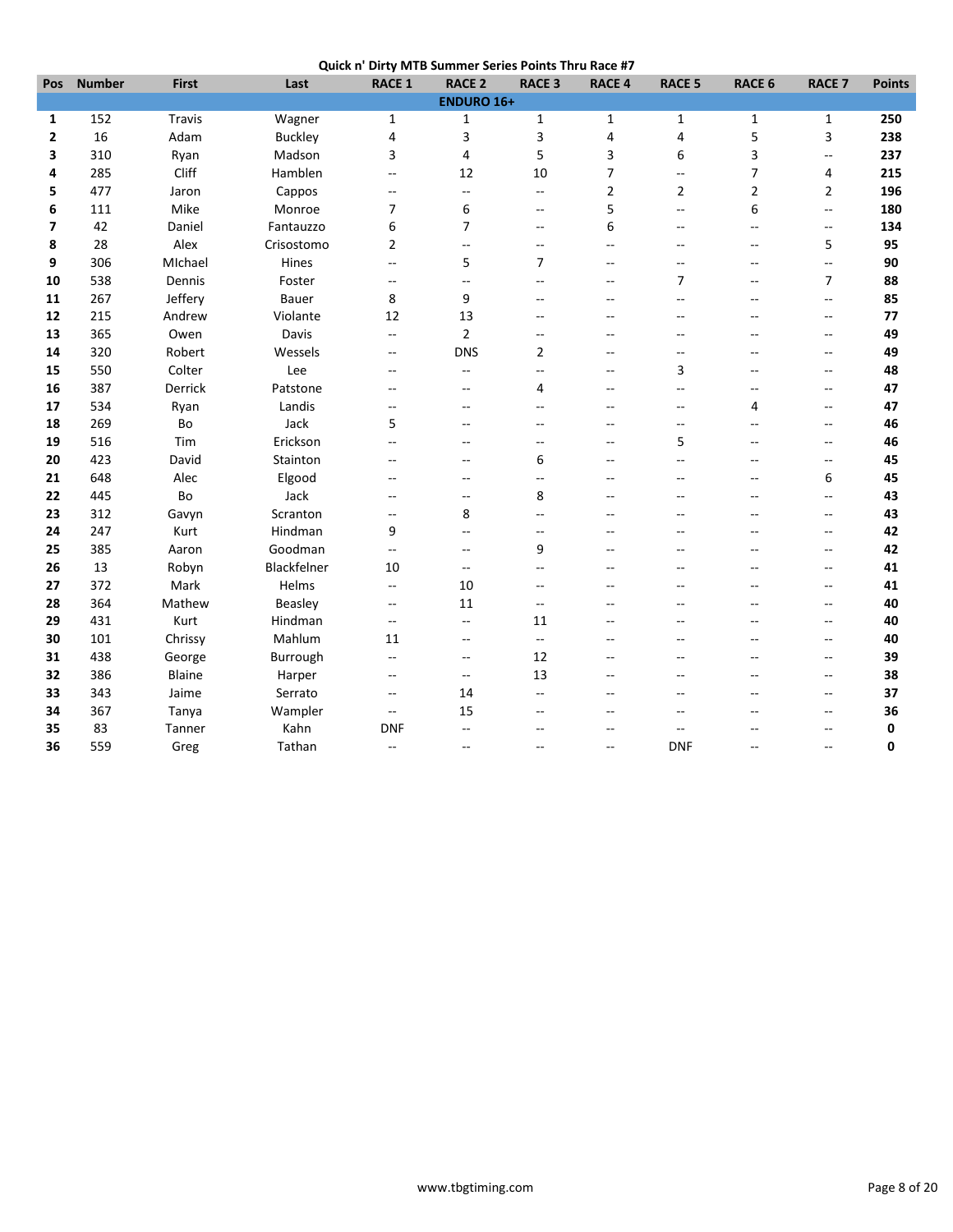|  | Quick n' Dirty MTB Summer Series Points Thru Race #7 |
|--|------------------------------------------------------|
|  |                                                      |

| Pos          | <b>Number</b> | <b>First</b>  | יי היה ש<br>Last | <b>PHLY IVII</b><br><b>RACE 1</b> | <b>RACE 2</b>           | <b>D</b> Sammer Series Follits Thru Race #7<br><b>RACE 3</b> | <b>RACE 4</b>            | <b>RACE 5</b>            | RACE 6                   | <b>RACE 7</b>            | <b>Points</b> |
|--------------|---------------|---------------|------------------|-----------------------------------|-------------------------|--------------------------------------------------------------|--------------------------|--------------------------|--------------------------|--------------------------|---------------|
|              |               |               |                  |                                   | <b>EXPERT MEN 16-48</b> |                                                              |                          |                          |                          |                          |               |
| 1            | 235           | Jean Louis    | Bourdevaire      | $\mathbf{1}$                      | $\overline{2}$          | $\mathbf{1}$                                                 | $\overline{2}$           | $\mathbf{1}$             | $\overline{\phantom{a}}$ | 13                       | 248           |
| $\mathbf{2}$ | 187           | Eric          | Wilson           | $\overline{2}$                    | 3                       | 3                                                            | 4                        | $\overline{a}$           | 1                        | $\mathbf{2}$             | 244           |
| 3            | 435           | John          | <b>Behrens</b>   | ۰.                                | --                      | 8                                                            | 5                        | 4                        | $\overline{2}$           | 4                        | 232           |
| 4            | 118           | Craig         | Northway         | 7                                 | 6                       | 10                                                           | $\overline{7}$           | $\overline{\phantom{a}}$ | <b>DNF</b>               | 6                        | 219           |
| 5            | 211           | Jared         | Rios             | 6                                 | --                      | 11                                                           | 8                        | $\overline{\phantom{a}}$ | 5                        | 8                        | 217           |
| 6            | 105           | Ryan          | Mckinnon         | 16                                | 15                      | 21                                                           | 13                       | 12                       | 11                       | 12                       | 192           |
| 7            | 30            | Ryan          | Dahl             | 3                                 | 5                       | $\overline{2}$                                               | 3                        | <b>DNS</b>               | <b>DNS</b>               | <b>DNS</b>               | 191           |
| 8            | 55            | Derek         | Goodman          | 5                                 | <b>DNF</b>              | 5                                                            | $\overline{\phantom{a}}$ | 7                        | $\overline{7}$           | Ξ.                       | 180           |
| 9            | 336           | Marco         | Burgoin          | --                                | 7                       | 6                                                            | $\overline{\phantom{a}}$ | 5                        | 10                       | --                       | 176           |
| 10           | 389           | Jonathan      | Sebat            | $\overline{\phantom{a}}$          | --                      | 16                                                           | 12                       | 8                        | 8                        | $\overline{\phantom{a}}$ | 160           |
| 11           | 356           | Mike          | Tomin            | 14                                | 12                      | 17                                                           | Ξ.                       | $\overline{\phantom{a}}$ | 9                        | $\overline{\phantom{a}}$ | 152           |
| 12           | $\mathbf{1}$  | <b>Brian</b>  | Scarbrough       | ۰.                                | $\overline{a}$          | $\overline{7}$                                               | 1                        | $\overline{2}$           | $\overline{\phantom{a}}$ | $\overline{\phantom{a}}$ | 143           |
| 13           | 261           | Charlie       | Karstrom         | 17                                | 14                      | 20                                                           | $\overline{\phantom{a}}$ | $\overline{\phantom{a}}$ | 12                       | --                       | 141           |
| 14           | 486           | Jake          | Orness           | $\overline{\phantom{a}}$          | --                      | $\overline{\phantom{a}}$                                     | 10                       | $-$                      | 4                        | 5                        | 134           |
| 15           | 239           | Adam          | Mills            | 13                                | 10                      | 13                                                           | <b>DNF</b>               | $\overline{\phantom{a}}$ | $-$                      | --                       | 117           |
| 16           | 355           | Isaac         | Howe             | --                                | 4                       | $\mathcal{L}_{\mathcal{F}}$                                  | <b>DNS</b>               | 3                        | --                       | $\overline{\phantom{a}}$ | 95            |
| 17           | 186           | Kevin         | Lentz            | 8                                 | 8                       | $\sim$ $\sim$                                                | $\overline{\phantom{a}}$ | $-$                      | $\overline{a}$           | $\overline{a}$           | 86            |
| 18           | 332           | Juan          | Alvergue         | $-$                               | 9                       | 9                                                            | $\sim$                   | $\sim$                   | ۵.                       | $-$                      | 84            |
| 19           | 222           | Stephane      | Roch             | 10                                | --                      | $\overline{\phantom{a}}$                                     | --                       | $\overline{a}$           | $-$                      | 10                       | 82            |
| 20           | 406           | Noah          | Slack            | $-$                               | $\overline{a}$          | 14                                                           | $\overline{a}$           | 9                        | $\overline{a}$           | $\qquad \qquad -$        | 79            |
| 21           | 318           | Martin        | Adamczyn         | $-$                               | 13                      | $\overline{\phantom{a}}$                                     | $-$                      | 11                       | $-$                      | $-$                      | 78            |
| 22           | 260           | Karl          | <b>Bordine</b>   | 12                                | --                      | 12                                                           | $-$                      | $-$                      | --                       | --                       | 78            |
| 23           | 414           | Taylor        | Turner           | $-$                               | $\overline{a}$          | 15                                                           | 11                       | $-$                      | $\overline{a}$           | $\qquad \qquad -$        | 76            |
| 24           | 388           | Kelly         | Lumgair          | $\overline{\phantom{a}}$          | --                      | 18                                                           | $-$                      | --                       | --                       | 11                       | 73            |
| 25           | 4             | <b>Blaize</b> | Baehrens         | 15                                | $\overline{a}$          | 19                                                           | $\overline{\phantom{a}}$ | --                       | $-$                      | Ξ.                       | 68            |
| 26           | 631           | Julien        | Bourdevoic       | $\overline{\phantom{a}}$          | --                      | $\overline{\phantom{a}}$                                     | $\overline{a}$           | $\overline{a}$           | $-$                      | 1                        | 50            |
| 27           | 307           | Richardo      | <b>Banuelos</b>  | $\overline{\phantom{a}}$          | $\mathbf{1}$            | $\overline{\phantom{a}}$                                     | $\overline{\phantom{a}}$ | $\overline{\phantom{a}}$ | $\overline{\phantom{a}}$ | Ξ.                       | 50            |
| 28           | 587           | Jonah         | Sanchez          | --                                | $\overline{a}$          | $\overline{a}$                                               | --                       | $\overline{a}$           | $\qquad \qquad -$        | 3                        | 48            |
| 29           | 593           | Emilio        | Alcona           | --                                | $\overline{a}$          | $\sim$ $\sim$                                                | $\overline{a}$           | $\sim$                   | 3                        | Ξ.                       | 48            |
| 30           | 243           | Kieth         | Davidson         | 4                                 | $-$                     | $\overline{a}$                                               |                          | $\sim$                   | $\overline{a}$           | $\overline{a}$           | 47            |
| 31           | 398           | Javier        | Ochoa            | --                                | --                      | 4                                                            | --                       | --                       | $-$                      | --                       | 47            |
| 32           | 591           | Ryan          | Rickard          | --                                | $-$                     |                                                              | --                       | $\overline{a}$           | 6                        | $\overline{\phantom{a}}$ | 45            |
| 33           | 319           | Marc          | Engelhardt       | $\overline{a}$                    | $\overline{a}$          | $\sim$ $\sim$                                                | $\sim$                   | 6                        | $\overline{a}$           | $\overline{a}$           | 45            |
| 34           | 483           | Jordan        | Lara             | --                                | $-$                     | $\overline{\phantom{a}}$                                     | 6                        | --                       | --                       | $-$                      | 45            |
| 35           | 650           | Maxime        | Nguyen           | --                                |                         |                                                              | --                       |                          | --                       | $\overline{7}$           | 44            |
| 36           | 465           | Donovan       | Quimby           | --                                |                         |                                                              | 9                        |                          | $\overline{a}$           | --                       | 42            |
| 37           | 204           | Seth          | Levy             | 9                                 |                         |                                                              |                          |                          |                          |                          | 42            |
| 38           | 628           | Mike          | Sleeter          | --                                |                         |                                                              |                          | $\overline{\phantom{a}}$ |                          | 9                        | 42            |
| 39           | 560           | Ryan          | Ley              | --                                | --                      |                                                              | --                       | 10                       | $-$                      | --                       | 41            |
| 40           | 199           | Noah          | Scack            | 11                                | $-\, -$                 |                                                              |                          | $\overline{\phantom{a}}$ | --                       | $\overline{\phantom{a}}$ | 40            |
| 41           | 313           | Jake          | Elkins           | --                                | 11                      |                                                              |                          |                          | $\overline{\phantom{a}}$ | -−                       | 40            |
| 42           | 568           | Luca          | Colasanto        | $-$                               | --                      |                                                              | --                       |                          | 13                       | $\overline{\phantom{a}}$ | 38            |
| 43           | 468           | Solomon       | Cantwell         |                                   | --                      |                                                              | 14                       |                          | $\overline{a}$           | --                       | 37            |
| 44           | 626           | Michael       | Farkas           |                                   | --                      |                                                              |                          |                          | --                       | 14                       | 37            |
| 45           | 351           | Juan          | Araya            | $\overline{\phantom{a}}$          | 16                      |                                                              |                          |                          | --                       | Ξ.                       | 35            |
| 46           | 95            | ryan          | ley              | <b>DNS</b>                        | $\overline{a}$          |                                                              |                          |                          | $\overline{\phantom{a}}$ | $-$                      | 0             |
| 47           | 579           | Jose          | Laureano         | н,                                | --                      |                                                              |                          |                          | <b>DNF</b>               | $\overline{\phantom{a}}$ | 0             |
| 48           | 275           | Andy          | Clark            | ۰.                                | <b>DNS</b>              |                                                              |                          |                          | Ξ.                       | --                       | 0             |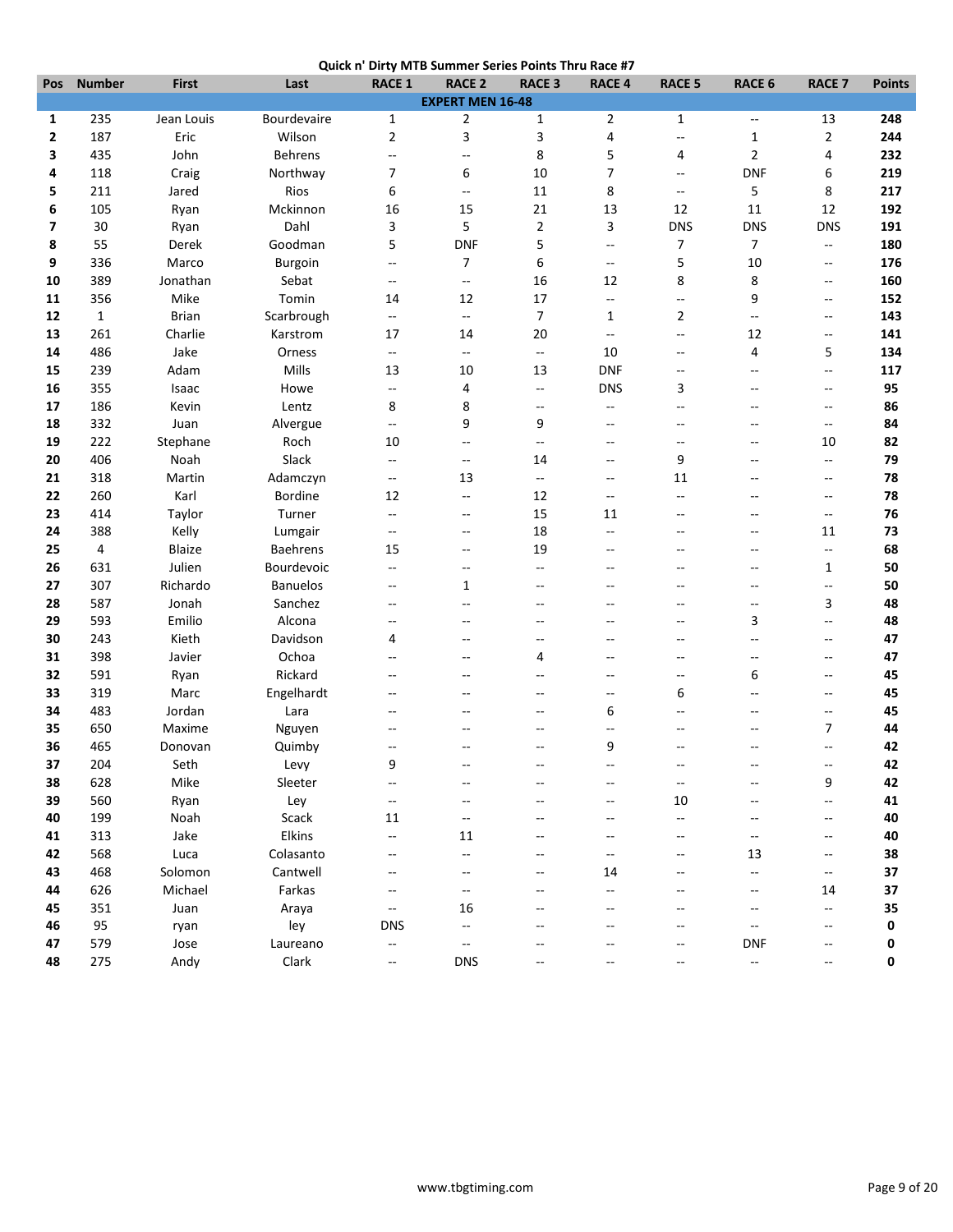|            |               |              |           | --------                              |                       |               |                          |               |               |                |               |
|------------|---------------|--------------|-----------|---------------------------------------|-----------------------|---------------|--------------------------|---------------|---------------|----------------|---------------|
| <b>Pos</b> | <b>Number</b> | <b>First</b> | Last      | <b>RACE 1</b>                         | <b>RACE 2</b>         | <b>RACE 3</b> | <b>RACE 4</b>            | <b>RACE 5</b> | <b>RACE 6</b> | <b>RACE 7</b>  | <b>Points</b> |
|            |               |              |           |                                       | <b>EXPERT MEN 49+</b> |               |                          |               |               |                |               |
|            | 230           | Pete         | Tholl     |                                       |                       |               |                          |               |               | $\overline{ }$ | 250           |
| 2          | 44            | Greg         | Fenton    | 2                                     | 2                     |               | $- -$                    |               | 2             | $\overline{2}$ | 245           |
| 3          | 190           | Steve        | Boyd      | 3                                     | 3                     |               | --                       |               | --            | $- -$          | 145           |
| 4          | 103           | Steven       | Masterson | <b>DNF</b>                            | 4                     | 3             | $\overline{\phantom{a}}$ | 3             | $- -$         | $- -$          | 143           |
| 5.         | 337           | Lee          | Crane     | $\hspace{0.05cm}$ – $\hspace{0.05cm}$ | 5                     | 4             | --                       |               | --            | $- -$          | 93            |
| 6          | 201           | Jeff         | Jacobson  | 4                                     | --                    | --            |                          |               | --            | $- -$          | 47            |
|            | 127           | Neil         | Rintoul   | 5                                     | <b>DNF</b>            | --            |                          |               | --            | --             | 46            |
| 8          | 213           | <b>Brent</b> | Prentzlow | 6                                     | --                    | --            |                          |               |               | --             | 45            |
| 9          | 309           | Michael      | Sowinski  | $- -$                                 | 6                     | <b>DNF</b>    | --                       |               | $- -$         | --             | 45            |
| 10         | 146           | David        | Turner    | 7                                     | <b>DNF</b>            | <b>DNS</b>    | <b>DNS</b>               | <b>DNS</b>    | <b>DNS</b>    | <b>DNS</b>     | 44            |
| 11         | 581           | Shanon       | Scott     |                                       |                       |               |                          |               | <b>DNF</b>    | --             | 0             |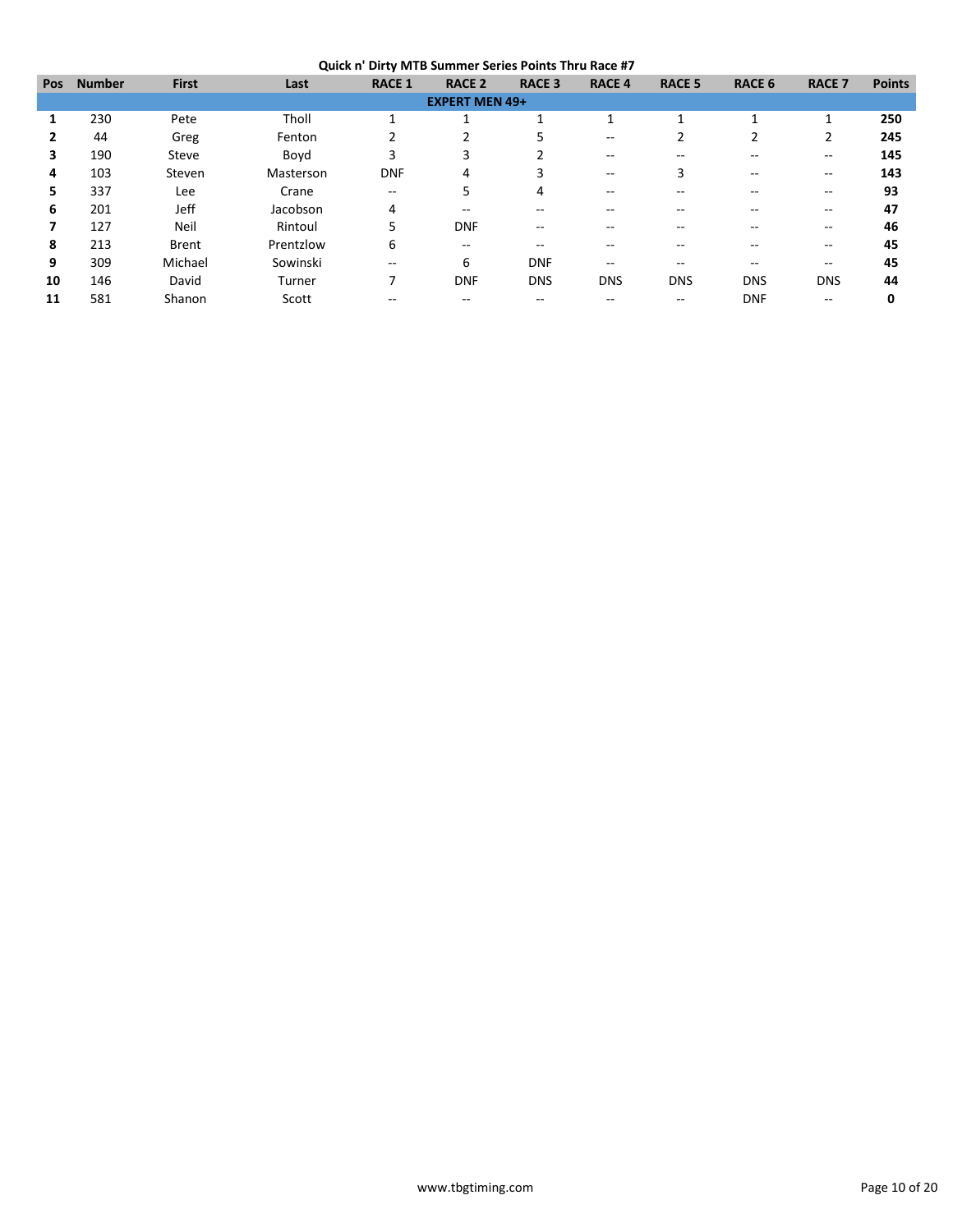**Quick n' Dirty MTB Summer Series Points Thru Race #7**

|               |                 |               | - .           |                          |               |                         |               |               |                          |               |
|---------------|-----------------|---------------|---------------|--------------------------|---------------|-------------------------|---------------|---------------|--------------------------|---------------|
| <b>Number</b> | <b>First</b>    | Last          | <b>RACE 1</b> | <b>RACE 2</b>            | <b>RACE 3</b> | <b>RACE 4</b>           | <b>RACE 5</b> | <b>RACE 6</b> | <b>RACE 7</b>            | <b>Points</b> |
|               |                 |               |               |                          |               |                         |               |               |                          |               |
| 191           | Monica          | Taylor        | 2             | 3                        | 4             |                         |               | ำ             | 2                        | 245           |
| 143           | Tamara          | <b>Tabeek</b> | 3             |                          | 3             |                         |               |               | $\hspace{0.05cm}$        | 195           |
| 192           | Julia           | Gibbons       | 4             | 4                        |               | --                      |               |               | $\overline{\phantom{m}}$ | 143           |
| 223           | Heather         | Wilson        | 5             | $\overline{\phantom{m}}$ | 5             |                         | $- -$         | --            | $\overline{\phantom{m}}$ | 142           |
| 229           | Kathy           | <b>Bodie</b>  | 6             | $\qquad \qquad -$        |               |                         |               | 4             | 3                        | 140           |
| 292           | Nikki           | Peterson      | --            |                          | 1             |                         |               |               | $- -$                    | 100           |
| 542           | Esther          | Walker        | --            |                          |               |                         |               | --            | ٠                        | 99            |
| 208           | McKenze         | Unknown       | $\mathbf{1}$  | --                       |               |                         |               |               | $- -$                    | 50            |
| 553           | Heather         | Wilson        | --            | --                       |               |                         |               |               | $- -$                    | 48            |
| 396           | Patricia        | Murray        | --            |                          |               |                         |               | 3             | $\overline{\phantom{m}}$ | 48            |
| 547           | Julia           | Gibbons       | --            | --                       |               |                         | 4             | --            | --                       | 47            |
| 354           | Kylie           | Lennox        | --            | 5                        |               |                         |               |               | --                       | 46            |
| 594           | <b>Beatrice</b> | Dormoy        |               |                          |               |                         |               |               | --                       | 46            |
|               |                 |               |               |                          |               | <b>EXPERT WOMEN 16+</b> |               |               |                          |               |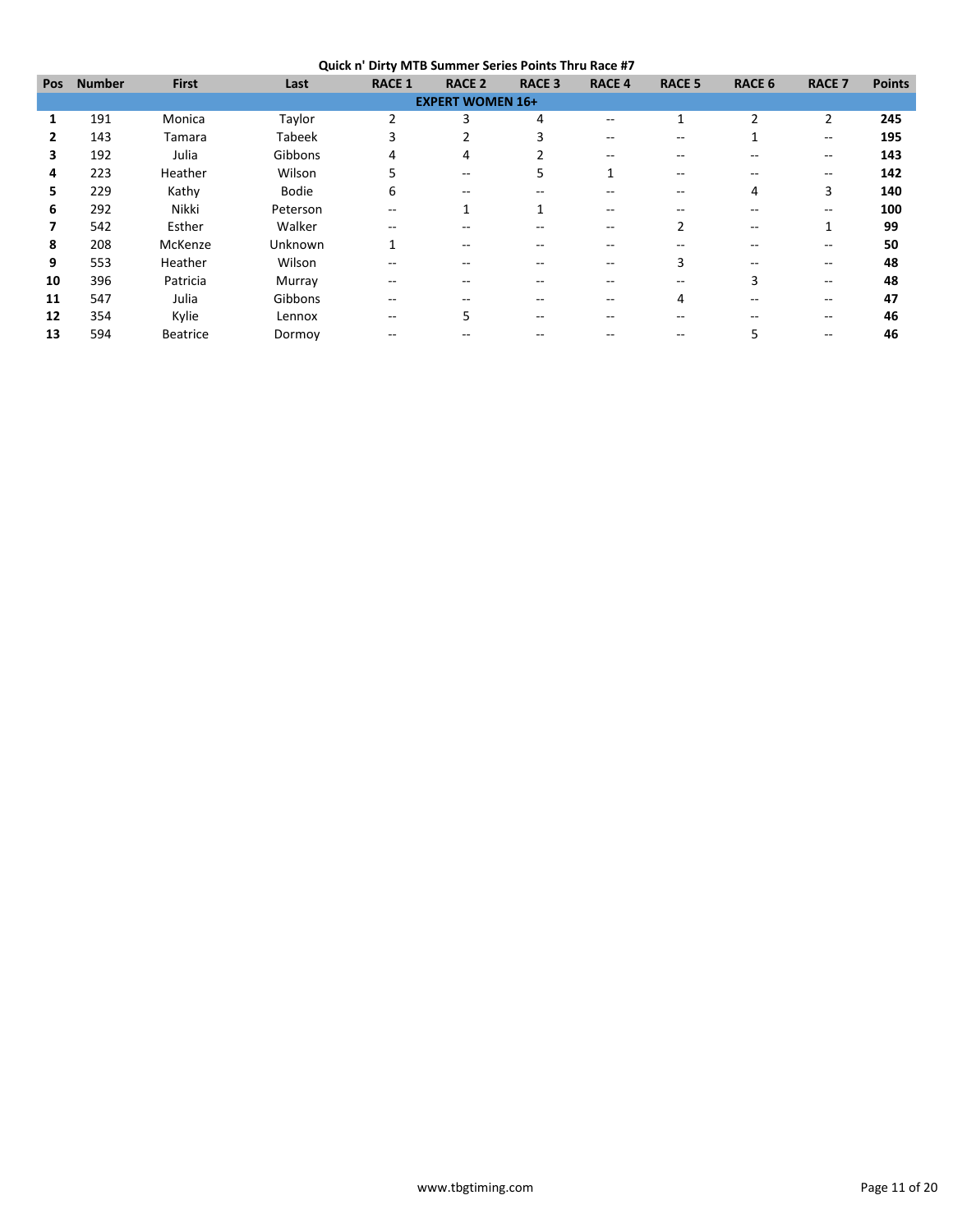**Quick n' Dirty MTB Summer Series Points Thru Race #7**

|            | ---------     |              |            |                          |                           |               |               |               |               |                          |               |
|------------|---------------|--------------|------------|--------------------------|---------------------------|---------------|---------------|---------------|---------------|--------------------------|---------------|
| <b>Pos</b> | <b>Number</b> | <b>First</b> | Last       | <b>RACE 1</b>            | <b>RACE 2</b>             | <b>RACE 3</b> | <b>RACE 4</b> | <b>RACE 5</b> | <b>RACE 6</b> | <b>RACE 7</b>            | <b>Points</b> |
|            |               |              |            |                          | <b>MASOCHIST (SS) 16+</b> |               |               |               |               |                          |               |
|            | 70            | Scott        | Holland    | $\overline{\phantom{a}}$ | 2                         | 2             | <b>DNS</b>    | 2             |               | 1                        | 248           |
|            | 319           | Marc         | Engelhardt | --                       |                           |               |               |               |               | --                       | 150           |
| 3          | 363           | Erik         | Dekold     | --                       | 3                         | 3             | $- -$         |               | $-$           | $- -$                    | 146           |
| 4          | 339           | Bryan        | Benson     | $-$                      | 6                         | $- -$         |               | $- -$         |               | $\overline{\phantom{m}}$ | 143           |
| 5.         | 122           | Shelly       | Peppe-nani | 3                        | 5                         | 4             |               |               |               | --                       | 141           |
| 6          | 232           | Michael      | Ramer      | 4                        | 4                         |               |               |               |               | --                       | 94            |
|            | 61            | Carrie       | Hammond    |                          | $- -$                     | 5             | --            |               | --            | --                       | 90            |
| 8          | 92            | <b>DAVID</b> | LARSON     | 6                        |                           |               |               |               |               | --                       | 89            |
| 9          | 90            | Jerome       | Lacote     | 5                        | 8                         | --            |               |               | --            | --                       | 89            |
| 10         | 3             | Ritch        | Azocar     | 2                        | --                        |               |               |               |               | --                       | 49            |
| 11         | 470           | Tom          | Basa       | --                       | --                        |               |               | --            |               | --                       | 48            |
| 12         | 311           | Robert       | Zachwieja  |                          |                           |               |               |               | <b>DNF</b>    | --                       | 0             |
|            |               |              |            |                          |                           |               |               |               |               |                          |               |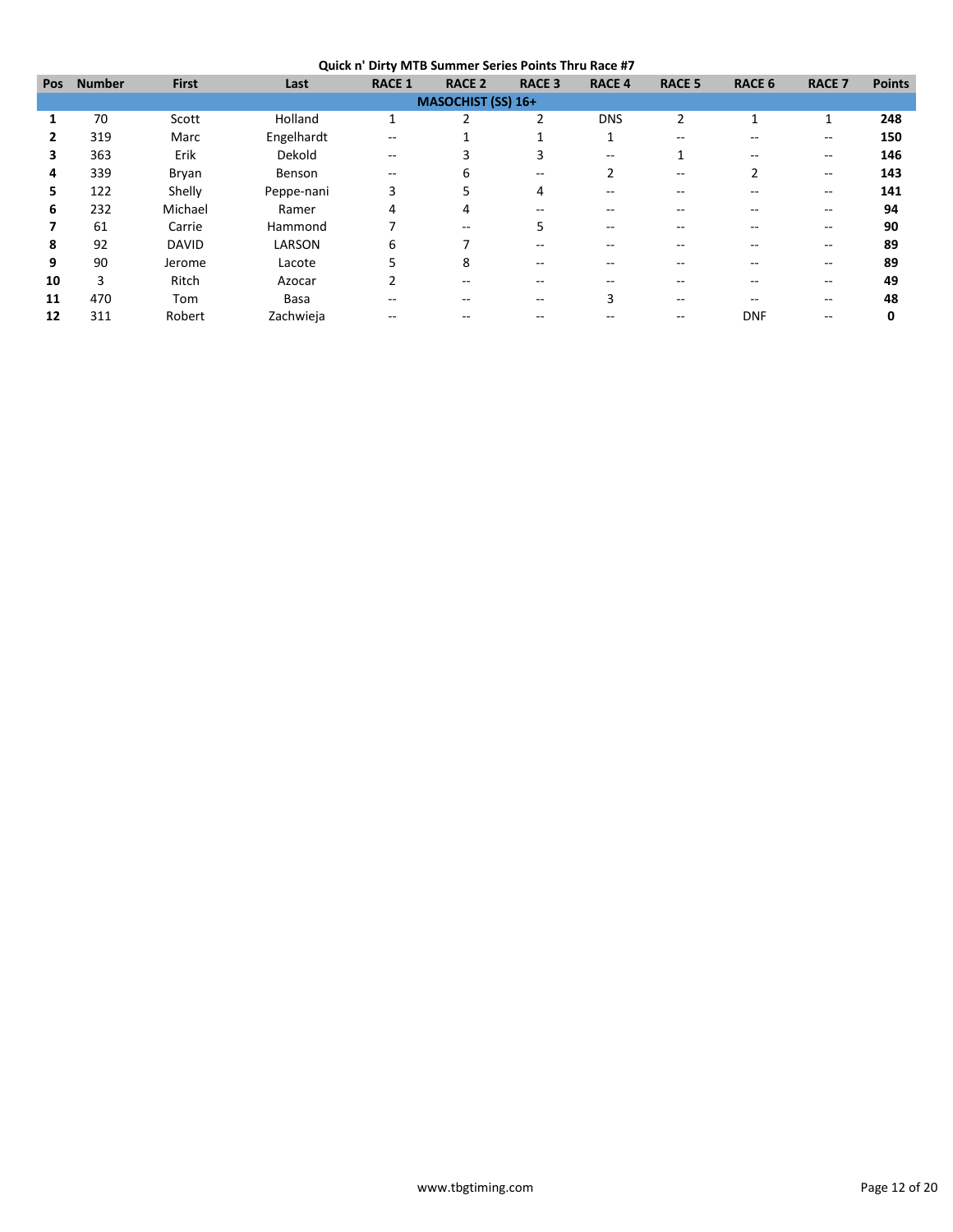|  | Quick n' Dirty MTB Summer Series Points Thru Race #7 |
|--|------------------------------------------------------|
|  |                                                      |

|     |               |               |               |                          | Quick had brity with Summer Series Points Thru Kace #7 |                           |                          |                                               |                          |                          |               |
|-----|---------------|---------------|---------------|--------------------------|--------------------------------------------------------|---------------------------|--------------------------|-----------------------------------------------|--------------------------|--------------------------|---------------|
| Pos | <b>Number</b> | <b>First</b>  | Last          | <b>RACE 1</b>            | <b>RACE 2</b>                                          | <b>RACE 3</b>             | <b>RACE 4</b>            | <b>RACE 5</b>                                 | <b>RACE 6</b>            | <b>RACE 7</b>            | <b>Points</b> |
|     |               |               |               |                          | SCHOOL BOY 12-15                                       |                           |                          |                                               |                          |                          |               |
| 1   | 59            | Raulito       | Gutierrez     | 1                        | $\mathbf{1}$                                           | $\mathbf{1}$              | $\mathbf{1}$             | $\mathbf{1}$                                  | Ξ.                       | Ξ.                       | 250           |
| 2   | 31            | Noah          | Davis         | 2                        | $\overline{2}$                                         | $\mathbb{L}^{\mathbb{L}}$ | $\overline{7}$           | 4                                             | 4                        | $\overline{2}$           | 241           |
| 3   | 102           | Zach          | Martinez      | 4                        | 7                                                      | 5                         | 3                        | $\overline{7}$                                | 5                        | 4                        | 234           |
| 4   | 62            | <b>KASEN</b>  | <b>HEBERT</b> | 6                        | 8                                                      | <b>DNS</b>                | 5                        | 5                                             | 3                        | 3                        | 233           |
| 5   | 33            | Curren        | DeJonge       | 14                       | 17                                                     | 6                         | 10                       | 9                                             | <b>DNS</b>               | 6                        | 210           |
| 6   | 51            | <b>Brock</b>  | Gierke        | 17                       | 19                                                     | 8                         | 11                       | $\mathord{\hspace{1pt}\text{--}\hspace{1pt}}$ | 8                        | 7                        | 204           |
| 7   | 58            | Leonardo      | Gutierrez     | 19                       | 35                                                     | 12                        | 15                       | 12                                            | 11                       | 8                        | 197           |
|     |               |               |               |                          |                                                        |                           |                          |                                               |                          |                          |               |
| 8   | 155           | Graham        | Weaver        | 3                        | 3                                                      | $\overline{\phantom{a}}$  | $\overline{2}$           | $\sim$                                        | $\overline{2}$           | --                       | 194           |
| 9   | 362           | Zane          | Fletcher      | ۰.                       | 5                                                      | $\overline{2}$            | 8                        | 2                                             | $\overline{\phantom{a}}$ | --                       | 187           |
| 10  | 84            | Anthony       | Kellerman     | 20                       | 24                                                     | 18                        | 14                       | $\overline{\phantom{a}}$                      | 10                       | 10                       | 183           |
| 11  | 129           | Mason         | Salazar       | 5                        | 6                                                      | $\overline{\phantom{a}}$  | 4                        | $\overline{\phantom{a}}$                      | 6                        | Ξ.                       | 183           |
| 12  | 142           | Christopher   | Swain         | 21                       | 22                                                     | 10                        | 12                       | $\mathcal{L} = \mathcal{L}$                   | 9                        | Ξ.                       | 181           |
| 13  | 56            | jaden         | gottfried     | 32                       | 37                                                     | 22                        | 22                       | 19                                            | 15                       | 14                       | 163           |
| 14  | 210           | Parker        | Goulart       | 13                       | 18                                                     | $\overline{\phantom{a}}$  | 9                        | 8                                             | Ξ.                       | $\overline{a}$           | 156           |
| 15  | 137           | Nathan        | Smythe        | 12                       | 12                                                     | $\overline{a}$            | 21                       | $-$                                           | $-$                      | 5                        | 154           |
| 16  | 132           | Zack          | Schwarte      | 28                       | 32                                                     | 21                        | $\overline{\phantom{a}}$ | $\sim$                                        | 13                       | 11                       | 150           |
| 17  | 22            | Andrew        | Chavers       | $\overline{7}$           | 9                                                      | 4                         | $\overline{\phantom{a}}$ | $\sim$ $\sim$                                 | ц.,                      | $\overline{\phantom{a}}$ | 133           |
|     |               |               |               |                          |                                                        |                           |                          |                                               |                          |                          |               |
| 18  | 35            | Landon        | Dendy         | 23                       | 29                                                     | 16                        | 16                       | $\overline{\phantom{a}}$                      | $\overline{\phantom{a}}$ | --                       | 120           |
| 19  | 523           | Jack          | Miller        | $\overline{\phantom{a}}$ | $\overline{\phantom{a}}$                               | $\overline{\phantom{a}}$  | $\overline{\phantom{a}}$ | 18                                            | 16                       | 12                       | 107           |
| 20  | 158           | Dylan         | Wood          | 18                       | 25                                                     | 11                        | $\sim$ $\sim$            | $\mathord{\hspace{1pt}\text{--}\hspace{1pt}}$ | $\overline{\phantom{a}}$ | $\overline{\phantom{a}}$ | 99            |
| 21  | 532           | Spencer       | Schwartz      | --                       | --                                                     | $\overline{\phantom{a}}$  | $\qquad \qquad -$        | 3                                             | $\mathbf{1}$             | Ξ.                       | 98            |
| 22  | 347           | Lawson        | Driscoll      | $\qquad \qquad -$        | 26                                                     | $\overline{\phantom{a}}$  | 20                       | $\overline{\phantom{a}}$                      | 12                       | $\overline{a}$           | 95            |
| 23  | 104           | Nicholas      | McChesney     | 16                       | 31                                                     | $\sim$                    | 13                       | $\sim$ $\sim$                                 | Ξ.                       | --                       | 93            |
| 24  | 390           | Nathan        | Merrill       | $\overline{\phantom{a}}$ | --                                                     | 3                         | 6                        | $-$                                           | $-$                      | --                       | 93            |
| 25  | 321           | Jeremy        | Hoadley       | --                       | 33                                                     | 15                        | 19                       | $\overline{\phantom{a}}$                      | --                       | --                       | 86            |
| 26  | 85            | Cooper        | kellerman     | 9                        | 10                                                     | $-$                       | $\overline{\phantom{a}}$ | $\overline{a}$                                | --                       | $\overline{a}$           | 83            |
| 27  | 227           | Josh          | Lombardi      | 10                       | 11                                                     | $\overline{\phantom{a}}$  | $\overline{\phantom{a}}$ | $\overline{a}$                                | $-$                      | $\overline{a}$           | 81            |
|     |               |               |               |                          |                                                        |                           |                          |                                               |                          |                          |               |
| 28  | 108           | Travis        | Mitchell      | 11                       | 13                                                     | $\overline{a}$            | $\overline{\phantom{a}}$ | $\overline{a}$                                | $\overline{\phantom{a}}$ | --                       | 78            |
| 29  | 570           | Charlie       | Stone         | $\overline{\phantom{a}}$ | Ξ.                                                     | $\overline{\phantom{a}}$  | $\overline{\phantom{a}}$ | $\overline{\phantom{m}}$                      | 14                       | 13                       | 75            |
| 30  | 290           | Keith         | Norman        | --                       | 20                                                     | 9                         | $\qquad \qquad -$        | $\sim$                                        | Ξ.                       | Ξ.                       | 73            |
| 31  | 455           | Kyle          | McDonald      | --                       | $\overline{\phantom{a}}$                               | $\overline{\phantom{a}}$  | 17                       | 13                                            | --                       | $\overline{a}$           | 72            |
| 32  | 482           | <b>Marcus</b> | Hall          | --                       | --                                                     | $\overline{\phantom{a}}$  | 18                       | 15                                            | --                       | --                       | 69            |
| 33  | 279           | Max           | Elliott       | $\overline{a}$           | 21                                                     | 13                        | $\mathbf{u}$             | $\mathbf{u}$                                  | $-$                      | Ξ.                       | 68            |
| 34  | 281           | Gianni        | Fiore         | --                       | 28                                                     | 14                        | $\overline{\phantom{a}}$ | $\sim$                                        | $-$                      | $\overline{a}$           | 60            |
| 35  | 461           | Domenic       | Viotto        | --                       | $\overline{a}$                                         | $\overline{\phantom{a}}$  | 23                       | 20                                            | $-$                      | $\overline{a}$           | 59            |
| 36  | 286           | Von           | Heater        | --                       | 27                                                     | 17                        | $\overline{\phantom{a}}$ | $\overline{\phantom{a}}$                      | $-$                      | $\overline{a}$           | 58            |
| 37  | 225           | Ryan          | Cavana        | 25                       |                                                        | 19                        |                          |                                               |                          |                          | 58            |
| 38  | 620           | Corbin        | Parsley       | --                       |                                                        | $-\,$                     |                          |                                               |                          | $\mathbf{1}$             | 50            |
|     |               |               |               |                          | --                                                     |                           |                          |                                               |                          |                          |               |
| 39  | 283           | David         | Gilbert       | $\overline{\phantom{a}}$ | 4                                                      | $\overline{a}$            | $\overline{a}$           | $-$                                           | $-$                      | --                       | 47            |
| 40  | 11            | Josh          | BeDell        | 26                       | 30                                                     | $\overline{\phantom{a}}$  |                          |                                               | --                       | $\overline{a}$           | 46            |
| 41  | 116           | Ryan          | Narino        | 33                       | --                                                     | 23                        |                          | --                                            | --                       | --                       | 46            |
| 42  | 551           | MIcah         | Sanchez       | $\overline{\phantom{a}}$ | --                                                     | $-$                       | $\overline{\phantom{m}}$ | 6                                             | $\overline{\phantom{a}}$ | --                       | 45            |
| 43  | 569           | Andru         | Papell        | --                       | $\overline{a}$                                         | $\overline{\phantom{a}}$  | $\overline{a}$           | $\overline{a}$                                | $\overline{7}$           | --                       | 44            |
| 44  | 391           | Luke          | Strawter      | --                       | --                                                     | $\overline{7}$            |                          | --                                            | --                       | --                       | 44            |
| 45  | 74            | Logan         | Ivar          | 8                        | --                                                     | $\overline{a}$            | --                       | $-$                                           | $-$                      | --                       | 43            |
| 46  | 613           | Liam          | Travassos     | --                       |                                                        |                           |                          | $\overline{\phantom{a}}$                      |                          | 9                        | 42            |
| 47  | 510           | Malcolm       | Anderson      | --                       | --                                                     | --                        | $\overline{\phantom{a}}$ | 10                                            | $-$                      | --                       | 41            |
| 48  | 217           | Cole          | Ringdahl      | 27                       | 34                                                     | $\overline{\phantom{a}}$  | <b>DNS</b>               | $\mathord{\hspace{1pt}\text{--}\hspace{1pt}}$ | $-$                      | $-$                      | 41            |
| 49  | 536           |               | Gilbert       | $\overline{\phantom{a}}$ | $-$                                                    | $\overline{\phantom{a}}$  | $\overline{\phantom{a}}$ | 11                                            | --                       | --                       | 40            |
|     |               | Tyler         |               |                          |                                                        |                           |                          |                                               |                          |                          |               |
| 50  | 524           | max           | peltzer       | --                       | --                                                     |                           | --                       | 14                                            |                          | --                       | 37            |
| 51  | 353           | Nathan        | Lennox        | --                       | 14                                                     |                           |                          | $-$                                           | $-$                      | --                       | 37            |
| 52  | 632           | Aiden         | Kashuba       | --                       | --                                                     |                           |                          |                                               | $-$                      | 15                       | 36            |
| 53  | 341           | Luke          | Mas           | $\overline{\phantom{a}}$ | 15                                                     |                           |                          |                                               | --                       | $\overline{a}$           | 36            |
| 54  | 250           | Garrett       | <b>Stears</b> | 15                       | $\overline{a}$                                         |                           |                          |                                               | --                       | --                       | 36            |
| 55  | 288           | Hagen         | Johnston      | Ξ.                       | 16                                                     |                           |                          |                                               | $-$                      | $\overline{a}$           | 35            |
| 56  | 134           | Ryan          | Shadrick      | 31                       | 36                                                     |                           |                          | $\overline{\phantom{a}}$                      |                          | $\overline{a}$           | 35            |
| 57  | 529           | Brandon       | Umemoto       | --                       | $\overline{a}$                                         | $\overline{a}$            | $\overline{a}$           | 16                                            |                          | $\overline{a}$           | 35            |
| 58  | 526           | Camden        | Robins        | --                       | --                                                     |                           |                          | 17                                            |                          | --                       | 34            |
| 59  | 418           | Andrew        | Drollinger    |                          |                                                        | 20                        |                          | $\mathbf{u}$                                  |                          |                          | 31            |
|     |               |               |               |                          |                                                        |                           |                          |                                               |                          |                          |               |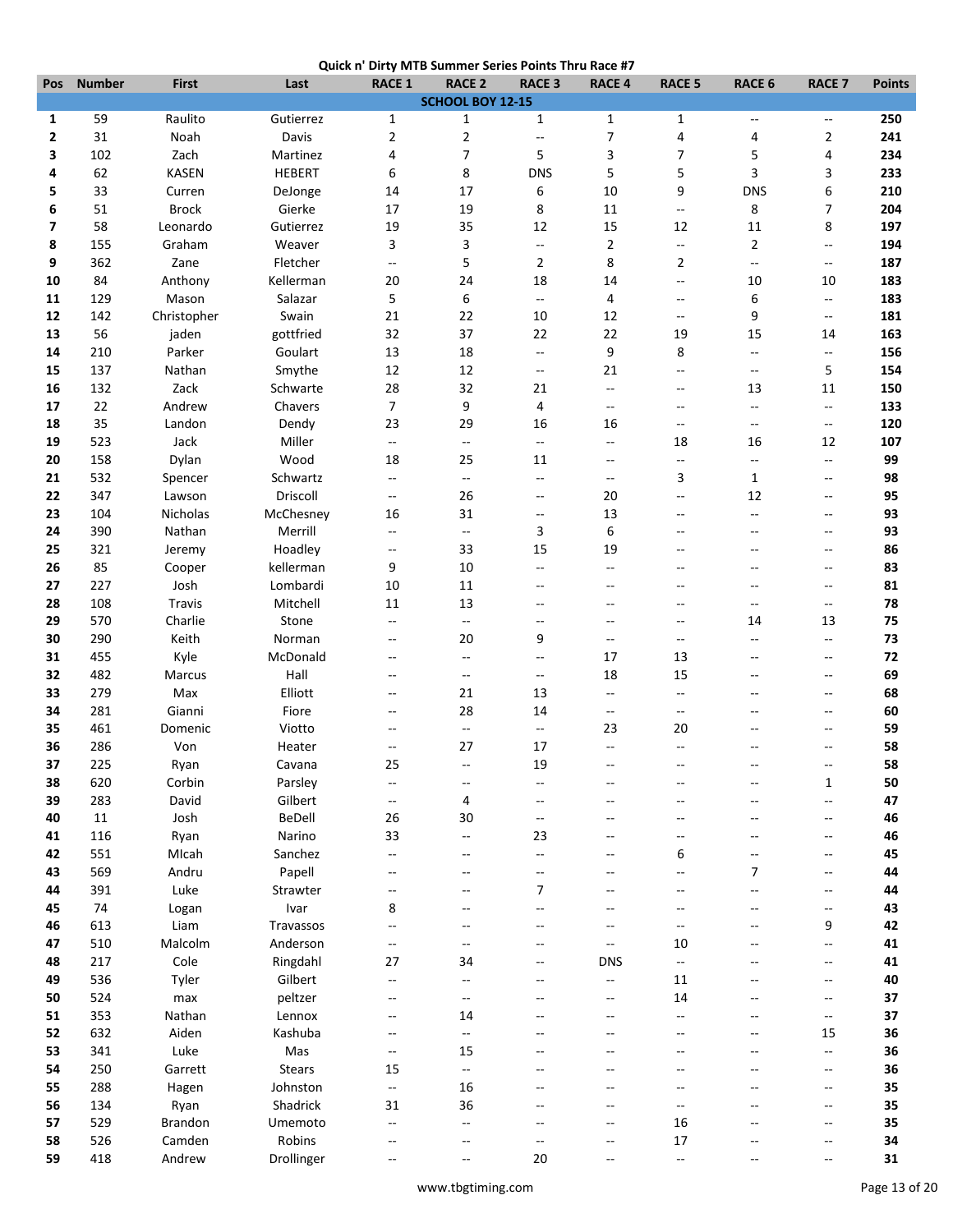**Quick n' Dirty MTB Summer Series Points Thru Race #7**

| Pos | <b>Number</b> | <b>First</b> | Last            | <b>RACE 1</b>            | <b>RACE 2</b>     | <b>RACE 3</b> | <b>RACE 4</b>            | <b>RACE 5</b> | <b>RACE 6</b> | <b>RACE 7</b> | <b>Points</b> |
|-----|---------------|--------------|-----------------|--------------------------|-------------------|---------------|--------------------------|---------------|---------------|---------------|---------------|
| 60  | 53            | Zachary      | Goldberg        | 22                       | $\hspace{0.05cm}$ | $- -$         | $\overline{\phantom{m}}$ | $- -$         | --            | --            | 29            |
| 61  | 300           | Hayden       | Westbrook       | --                       | 23                | --            |                          |               |               | $- -$         | 28            |
| 62  | 464           | Gavin        | Chong           | --                       | $\qquad \qquad -$ | $- -$         | 24                       |               |               | $- -$         | 27            |
| 63  | 257           | Miley        | Long IV         | 24                       | $\qquad \qquad -$ | --            | $- -$                    | --            | --            | $- -$         | 27            |
| 64  | 68            | Conrad       | Hobart          | 29                       | --                |               |                          |               |               | --            | 22            |
| 65  | 161           | dylan        | zinsmeister     | 30                       | $-$               | $- -$         | --                       | --            | --            | --            | 21            |
| 66  | 504           | Connor       | <b>Bartnick</b> | --                       | $- -$             | $- -$         | <b>DNS</b>               |               |               | $- -$         | 0             |
| 67  | 54            | Aaron        | Golts           | <b>DNS</b>               | $- -$             |               |                          |               |               | $- -$         | 0             |
| 68  | 373           | Aidan        | Quirones        | $\overline{\phantom{m}}$ | <b>DNS</b>        | $- -$         | $\qquad \qquad -$        | $- -$         | --            | $- -$         | 0             |
| 69  | 557           | Connor       | Minor           | --                       | --                | --            | $\overline{\phantom{m}}$ | <b>DNS</b>    | --            | $- -$         | 0             |
| 70  | 561           | Dax          | Ley             | --                       | $- -$             | --            | $- -$                    | <b>DNS</b>    | --            | --            | 0             |
| 71  | 475           | Tikeon       | Holec           | --                       | $- -$             | $- -$         | <b>DNF</b>               | $- -$         |               | $-$           | 0             |
| 72  | 480           | Cathal       | Ryan            | --                       | $- -$             | $- -$         | <b>DNS</b>               |               |               |               | 0             |
| 73  | 479           | Cormac       | Ryan            | --                       | --                | $- -$         | <b>DNS</b>               |               |               | --            | 0             |
| 74  | 77            | Ezra         | Johansson       | <b>DNS</b>               | --                | --            | --                       | --            | --            | $- -$         | 0             |
| 75  | 582           | Christian    | Meng            |                          |                   |               |                          |               | <b>DNS</b>    |               | 0             |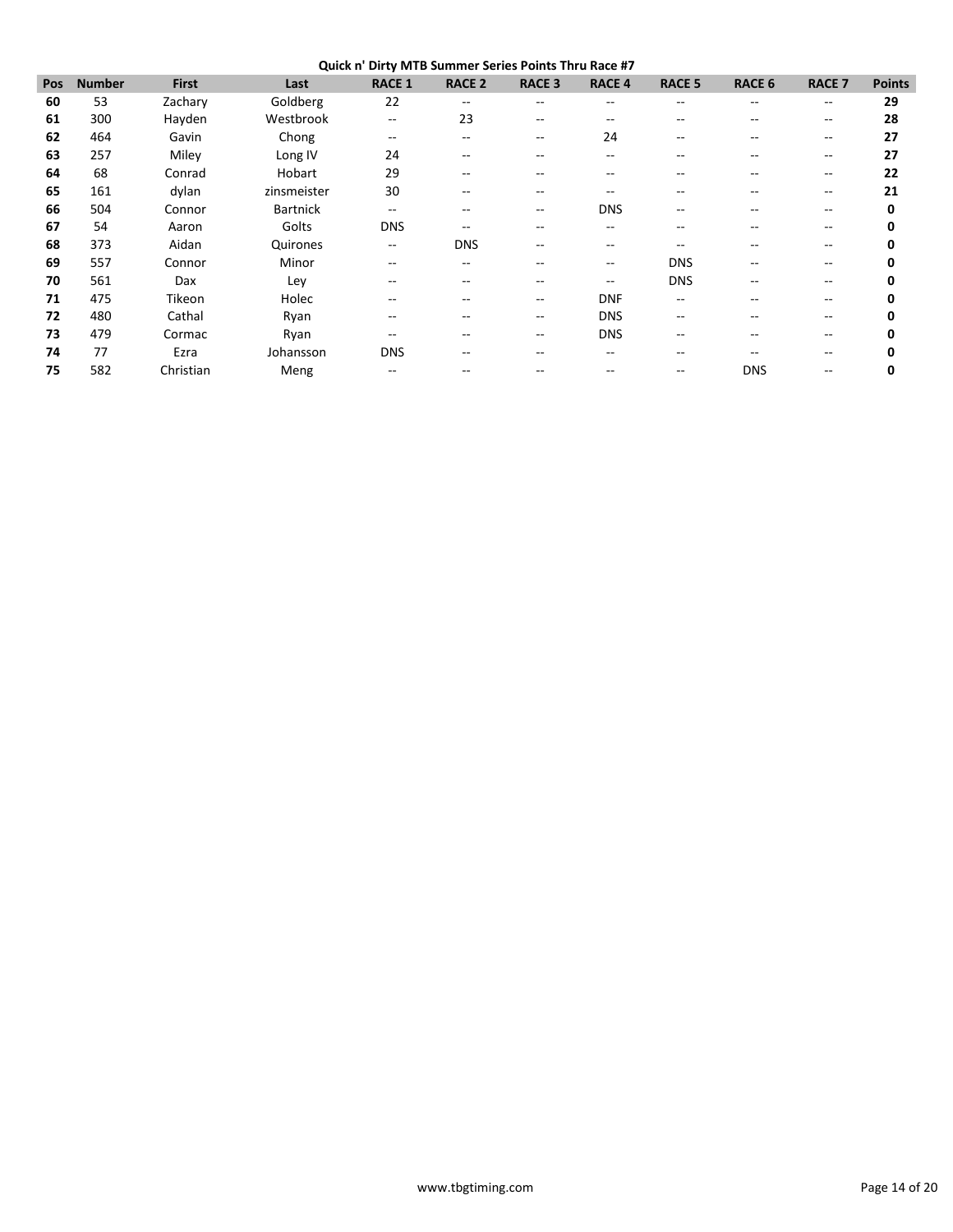| <b>Pos</b> | <b>Number</b> | <b>First</b>  | Last      | <b>RACE 1</b>     | <b>RACE 2</b>            | <b>RACE 3</b> | <b>RACE 4</b> | <b>RACE 5</b> | RACE 6                   | <b>RACE 7</b> | <b>Points</b> |
|------------|---------------|---------------|-----------|-------------------|--------------------------|---------------|---------------|---------------|--------------------------|---------------|---------------|
|            |               |               |           |                   | <b>SCHOOL GIRL 12-15</b> |               |               |               |                          |               |               |
|            | 338           | Grace         | Gilbert   | $- -$             |                          | $- -$         |               |               |                          | ∍             | 249           |
|            | 23            | Eire          | Chen      | 2                 | --                       |               | --            | --            | $\overline{\phantom{m}}$ |               | 149           |
| 3          | 535           | Isabella      | Accardi   | $- -$             | --                       |               |               |               | 2                        | 3             | 146           |
| 4          | 86            | Makena        | Kellerman |                   | $\overline{2}$           | --            |               |               |                          | --            | 99            |
| 5          | 541           | Hannah        | Ferguson  |                   |                          |               |               | 4             | 3                        | --            | 95            |
| 6          | 519           | Mikala        | Landis    | $- -$             | --                       |               |               |               | $\sim$ $\sim$            | $- -$         | 48            |
|            | 299           | <b>Brooke</b> | Weaver    | $\qquad \qquad -$ | 3                        | --            |               |               | --                       | --            | 48            |
| 8          | 600           | Ingrid        | Furguson  | $- -$             | --                       | --            |               | --            | 4                        | --            | 47            |
| 9          | 78            | Delaney       | Johansson | <b>DNS</b>        | --                       |               |               |               |                          |               |               |
|            |               |               |           |                   |                          |               |               |               |                          |               |               |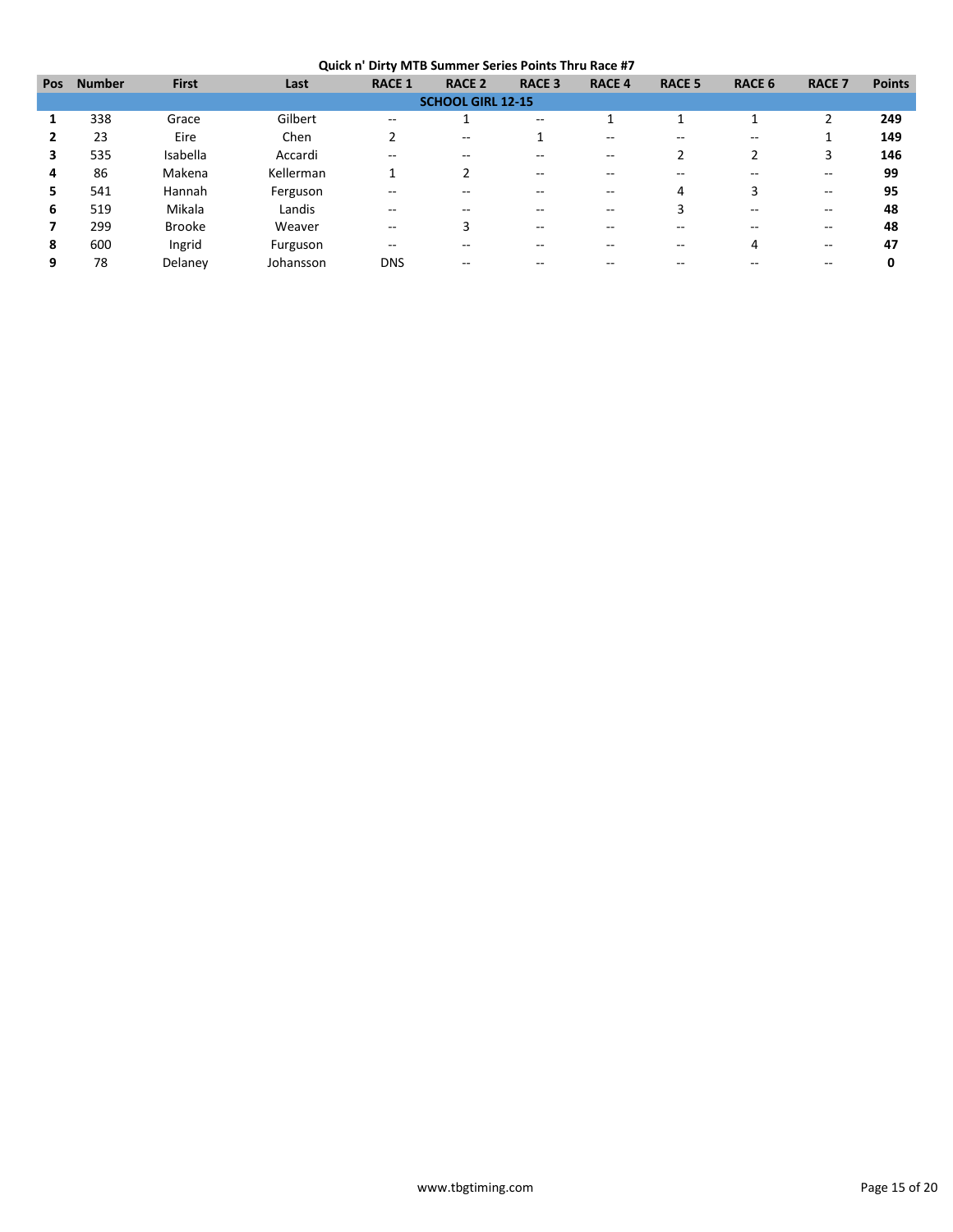|  | Quick n' Dirty MTB Summer Series Points Thru Race #7 |
|--|------------------------------------------------------|
|  |                                                      |

|     |                |                |               |                          | QUICK IT DITTY IVITD SUMMER SETTES POINTS THIN NACE #7 |                           |                          |                          |                             |                          |               |
|-----|----------------|----------------|---------------|--------------------------|--------------------------------------------------------|---------------------------|--------------------------|--------------------------|-----------------------------|--------------------------|---------------|
| Pos | <b>Number</b>  | <b>First</b>   | Last          | <b>RACE 1</b>            | <b>RACE 2</b>                                          | <b>RACE 3</b>             | <b>RACE 4</b>            | <b>RACE 5</b>            | <b>RACE 6</b>               | <b>RACE 7</b>            | <b>Points</b> |
|     |                |                |               |                          | SPORT MEN 16-36                                        |                           |                          |                          |                             |                          |               |
| 1   | 420            | Bojac          | Abrantes      | $\overline{\phantom{a}}$ | $\overline{a}$                                         | 1                         | $\mathbf{1}$             | $\mathbf{1}$             | $\mathbf 1$                 | 1                        | 250           |
| 2   | 43             | Rolando        | Felizola      | 6                        | 6                                                      | 3                         | <b>DNS</b>               | 3                        | 3                           | $\mathbf{2}$             | 238           |
| 3   | 123            | Eric           | Pinard        | 5                        | 5                                                      | 5                         | 5                        | $\overline{a}$           | 6                           | Ξ.                       | 229           |
| 4   | 117            | <b>Brandon</b> | Nelson        | 13                       | 10                                                     | 8                         | 6                        | 5                        | 5                           | 4                        | 227           |
| 5   | 46             | Cody           | Fletcher      | <b>DNS</b>               | 9                                                      | 7                         | 3                        | 11                       | <b>DNS</b>                  | 6                        | 219           |
| 6   | 195            | Kyle           | Kilmartin     | $\overline{7}$           | 11                                                     | 10                        | 4                        | $\overline{7}$           | $\overline{\phantom{a}}$    | 12                       | 216           |
| 7   | 65             | Ryan           | Herrera       | 14                       | 14                                                     | 11                        | <b>DNS</b>               | 14                       | 8                           | 10                       | 198           |
| 8   | 107            | Weston         | Metzger       | 15                       | 15                                                     | 14                        | $\overline{\phantom{a}}$ | 15                       | --                          | 11                       | 185           |
| 9   | 170            | Michael        | Oviedo        | 9                        | ۰.                                                     | 6                         | 8                        | 8                        | --                          | Ξ.                       | 173           |
| 10  | 311            | Robert         | Zachwieja     | ۰.                       | $\overline{2}$                                         | $-$                       | $\overline{2}$           | $\overline{2}$           | $\overline{\phantom{a}}$    | $\qquad \qquad -$        | 147           |
| 11  | 60             |                |               |                          | 7                                                      | 4                         | $\overline{\phantom{a}}$ | цц.                      | $\overline{\phantom{a}}$    | $\overline{\phantom{a}}$ | 140           |
|     |                | Max            | Haggard       | $\overline{2}$           |                                                        |                           |                          |                          |                             |                          |               |
| 12  | 214            | Dave           | McQueen       | 17                       | 22                                                     | 13                        | <b>DNS</b>               | 13                       | <b>DNS</b>                  | <b>DNS</b>               | 139           |
| 13  | 357            | Vladimir       | Shkonyk       | ۰.                       | 17                                                     | 9                         | <b>DNS</b>               | $\overline{\phantom{a}}$ | $\overline{\phantom{a}}$    | 9                        | 118           |
| 14  | 112            | Roberto        | Montero       | 8                        | 19                                                     | $-$                       | $\qquad \qquad -$        | $-$                      | --                          | 15                       | 111           |
| 15  | 203            | Isaac          | Custer        | 18                       | $\qquad \qquad -$                                      | 15                        | $\overline{\phantom{a}}$ | $-$                      | $\overline{\phantom{a}}$    | 16                       | 104           |
| 16  | 59             | Raulito        | Gutierrez     | $\overline{\phantom{a}}$ | $\qquad \qquad -$                                      | $\mathbb{L}^{\mathbb{L}}$ | $-$                      | $-$                      | 2                           | 3                        | 97            |
| 17  | 45             | Christopher    | Fleming       | 19                       | 23                                                     | 16                        | $\overline{\phantom{a}}$ | $-$                      | --                          | $-$                      | 95            |
| 18  | 481            | Duane          | Henry         | $\overline{\phantom{a}}$ | $\overline{\phantom{a}}$                               | $-$                       | $\overline{7}$           | 4                        | --                          | $\overline{\phantom{a}}$ | 91            |
| 19  | 291            | Adin           | Papell        | $\overline{\phantom{a}}$ | $\mathbf{1}$                                           | $-$                       | $-$                      | 12                       | $-$                         | $\qquad \qquad -$        | 89            |
| 20  | 571            | Dayton         | Calonder      | $\overline{\phantom{a}}$ | $\overline{a}$                                         | $\overline{a}$            | $\overline{\phantom{a}}$ | $\overline{\phantom{a}}$ | 7                           | 7                        | 88            |
| 21  | 88             | Luke           | Kimball       | 23                       | 26                                                     | 17                        | <b>DNS</b>               | <b>DNS</b>               | <b>DNS</b>                  | <b>DNS</b>               | 87            |
| 22  | 554            | Christian      | Vizcaya       | $\overline{\phantom{a}}$ | $-$                                                    | $\overline{\phantom{a}}$  | $\overline{\phantom{a}}$ | 10                       | 9                           | $\overline{\phantom{a}}$ | 83            |
| 23  | 237            | lan            | Hatton        | 12                       | $\overline{\phantom{a}}$                               | 12                        | $-$                      | $\overline{\phantom{a}}$ | $\mathcal{L}^{\mathcal{L}}$ | $\qquad \qquad -$        | 78            |
|     | 572            | Cristiano      |               |                          |                                                        |                           |                          |                          | 12                          |                          |               |
| 24  |                |                | Marani        | $\overline{\phantom{a}}$ | --                                                     | $\overline{\phantom{a}}$  | $\overline{\phantom{a}}$ | $\overline{\phantom{a}}$ |                             | 13                       | 77            |
| 25  | $\overline{7}$ | Dallas         | <b>Baker</b>  | 16                       | --                                                     | $\overline{\phantom{a}}$  | $\overline{\phantom{a}}$ | 16                       | $\overline{\phantom{a}}$    | $\overline{\phantom{a}}$ | 70            |
| 26  | $\overline{2}$ | Ruben          | Alvarado      | 20                       | 20                                                     | $-$                       | $\overline{\phantom{a}}$ | $\overline{a}$           | $\mathbf{L}$                | $\overline{\phantom{a}}$ | 62            |
| 27  | 141            | Andrew         | Sunderland    | 21                       | 21                                                     | <b>DNF</b>                | <b>DNS</b>               | <b>DNS</b>               | <b>DNS</b>                  | <b>DNS</b>               | 60            |
| 28  | 371            | Jesee          | Talley        | $\overline{\phantom{a}}$ | 25                                                     | 18                        | $\qquad \qquad -$        | $-$                      | $\overline{\phantom{a}}$    | Ξ.                       | 59            |
| 29  | 183            | Alejandro      | Castro        | 22                       | 24                                                     | $-$                       | $\overline{\phantom{a}}$ | --                       | $\sim$                      | $\overline{\phantom{a}}$ | 56            |
| 30  | 126            | Trevor         | Reis          | $\mathbf{1}$             | $\overline{\phantom{a}}$                               | $\overline{\phantom{a}}$  | --                       | --                       | --                          | $\overline{\phantom{a}}$ | 50            |
| 31  | 392            | tyla           | rattrat       | $\overline{\phantom{a}}$ | $-$                                                    | $\overline{2}$            | $\overline{a}$           | $-$                      | $-$                         | --                       | 49            |
| 32  | 251            | Landon         | Lerry         | 3                        | $-$                                                    | $\overline{a}$            | $\overline{a}$           | $-$                      | $-$                         | $\overline{\phantom{a}}$ | 48            |
| 33  | 315            | Daniel         | Thompson      | $\overline{\phantom{a}}$ | 3                                                      |                           |                          |                          | --                          | --                       | 48            |
| 34  | 322            | Aldo           | Uriel         | --                       | 4                                                      |                           |                          |                          | --                          | $-$                      | 47            |
| 35  | 106            | jake           | mclaughlin    | 4                        | $\overline{a}$                                         | $\overline{a}$            | $\sim$                   | $-$                      | $-$                         | $\overline{a}$           | 47            |
| 36  | 573            | Adin           | Papell        | $-$                      | $-$                                                    | $\overline{a}$            | $\sim$                   | $-$                      | 4                           | $-$                      | 47            |
|     |                |                |               |                          |                                                        |                           |                          |                          |                             |                          |               |
| 37  | 532            | Spencer        | Schwartz      |                          |                                                        |                           |                          |                          |                             | 5                        | 46            |
| 38  | 555            | Dan            | Chown         |                          | $-\, -$                                                |                           |                          | 6                        |                             | --                       | 45            |
| 39  | 327            | Tony           | Dickey Rubio  |                          | 8                                                      |                           |                          |                          |                             | $-$                      | 43            |
| 40  | 614            | Ben            | Davis         | --                       | --                                                     |                           | --                       |                          | --                          | 8                        | 43            |
| 41  | 492            | Olof           | Delight       | $\overline{\phantom{a}}$ | $\overline{a}$                                         | $\overline{a}$            | 9                        | --                       | $-$                         | Ξ.                       | 42            |
| 42  | 534            | Ryan           | Landis        | ۰.                       |                                                        |                           | $\overline{\phantom{a}}$ | 9                        | --                          | --                       | 42            |
| 43  | 454            | Austin         | Kruisheer     | $\overline{\phantom{a}}$ |                                                        | --                        | 10                       | --                       | --                          | --                       | 41            |
| 44  | 207            | Andrew         | Finley        | 10                       | $\overline{a}$                                         | --                        | $\overline{\phantom{a}}$ | $-$                      | $\overline{\phantom{a}}$    | $\overline{\phantom{a}}$ | 41            |
| 45  | 589            | George         | <b>Bailey</b> | $\overline{\phantom{a}}$ |                                                        |                           | $\overline{a}$           |                          | 10                          | --                       | 41            |
| 46  | 252            | Andrew         | McGillum      | 11                       |                                                        |                           | <b>DNF</b>               |                          | $\mathcal{L}_{\mathcal{F}}$ | --                       | 40            |
| 47  | 74             | Logan          | Ivar          | Ξ.                       | $-$                                                    | $\sim$                    | $\overline{\phantom{a}}$ |                          | 11                          | $-$                      | 40            |
| 48  | 303            | Jaime          | Solovio       | $-$                      | 12                                                     |                           | $\overline{a}$           |                          | $\overline{\phantom{a}}$    | $-$                      | 39            |
| 49  | 360            | Robert         | Gonzalez      | --                       | 13                                                     |                           |                          |                          | --                          | $\overline{\phantom{a}}$ | 38            |
|     |                |                |               |                          |                                                        |                           |                          |                          |                             |                          |               |
| 50  | 639            | Nick           | <b>Brock</b>  | --                       | $\overline{\phantom{a}}$                               |                           |                          |                          | --                          | 14                       | 37            |
| 51  | 302            | Mario          | Camacho       | $\overline{\phantom{a}}$ | 16                                                     |                           |                          |                          | Ξ.                          | Ξ.                       | 35            |
| 52  | 284            | Nathan         | Gilbert       | --                       | 18                                                     | $-$                       |                          |                          | --                          | $-$                      | 33            |
| 53  | 436            | Owen           | Unknown       | --                       | $\overline{\phantom{a}}$                               | 19                        |                          |                          | --                          | $\overline{\phantom{a}}$ | 32            |
| 54  | 91             | Chris          | Lanyon        | 24                       | --                                                     |                           |                          |                          | $-$                         | --                       | 27            |
| 55  | 618            | Joshua         | Bonnici       | $-$                      | $-$                                                    | $\overline{a}$            |                          | $-$                      | Ξ.                          | <b>DNS</b>               | 0             |
| 56  | 574            | Jacob          | Veta          | ۰.                       | $\sim$                                                 |                           |                          | $-$                      | <b>DNS</b>                  | --                       | 0             |
| 57  | 79             | Michael        | Johnson       | <b>DNS</b>               |                                                        |                           |                          |                          | $\overline{\phantom{a}}$    | --                       | 0             |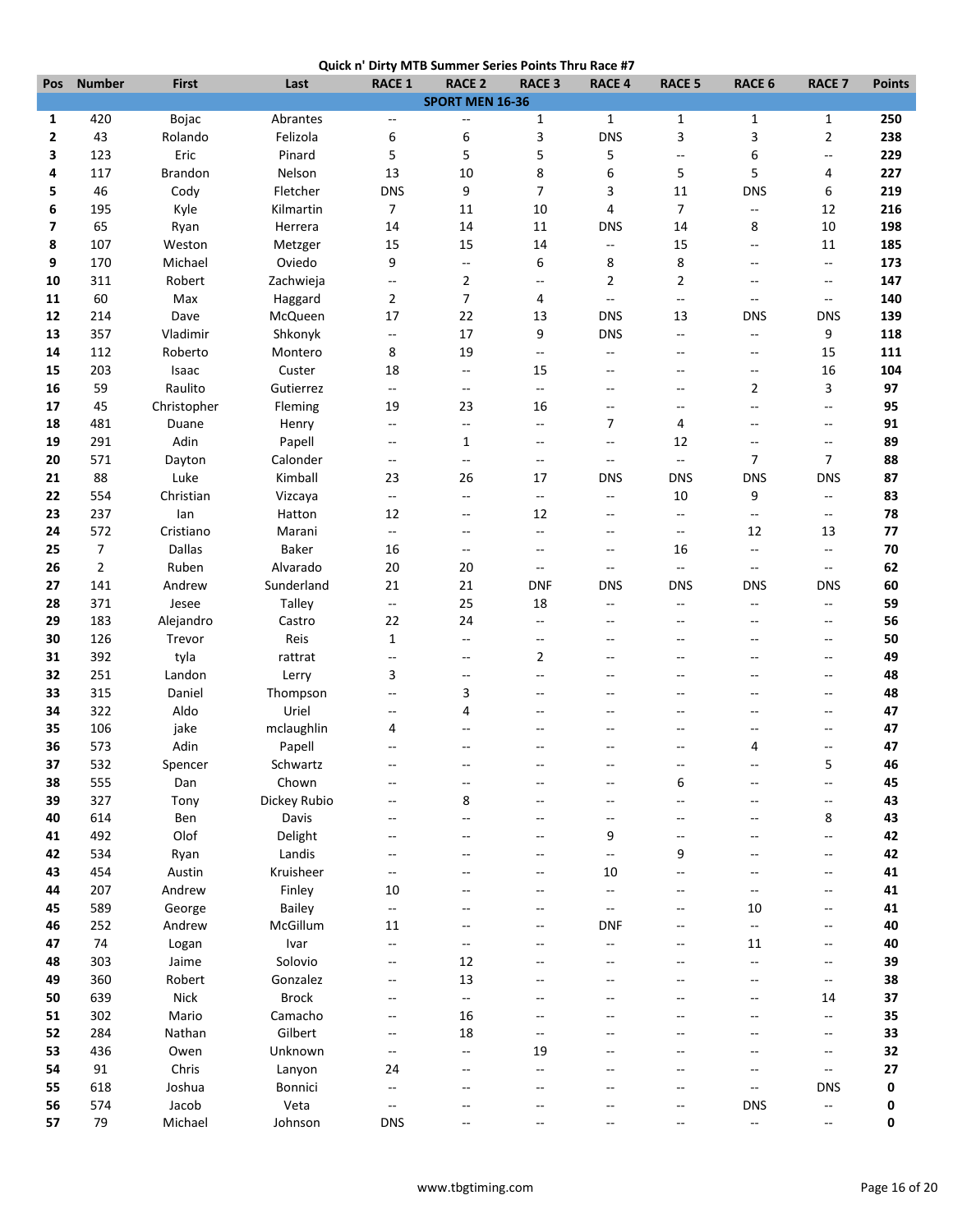|  | Quick n' Dirty MTB Summer Series Points Thru Race #7 |
|--|------------------------------------------------------|
|  |                                                      |

| Pos                      | <b>Number</b>          | <b>First</b> | Last          | <b>RACE 1</b>            | <b>RACE 2</b>            | <b>RACE 3</b>                                 | <b>RACE 4</b>            | <b>RACE 5</b>            | <b>RACE 6</b>            | <b>RACE 7</b>            | <b>Points</b> |
|--------------------------|------------------------|--------------|---------------|--------------------------|--------------------------|-----------------------------------------------|--------------------------|--------------------------|--------------------------|--------------------------|---------------|
|                          | <b>SPORT MEN 37-48</b> |              |               |                          |                          |                                               |                          |                          |                          |                          |               |
| 1                        | 256                    | Luis         | Juarez        | $\mathbf{1}$             | $\mathbf{1}$             | 4                                             | $\mathbf{1}$             | $\overline{2}$           | $\mathbf{1}$             | $\overline{\phantom{a}}$ | 249           |
| $\overline{2}$           | 226                    | Tim          | Vaughan       | 6                        | 6                        | 9                                             | 5                        | $\overline{\mathbf{4}}$  | $\bar{\omega}$           | 5                        | 229           |
| 3                        | 334                    | Tom          | Esbeck        | $\overline{\phantom{a}}$ | 5                        | $\overline{7}$                                | 9                        | <b>DNS</b>               | $\overline{7}$           | 9                        | 218           |
| 4                        | 402                    | Leighton     | Rice          | $-$                      | ÷-                       | 13                                            | 10                       | 6                        | 5                        | 8                        | 213           |
| 5                        | 255                    | Giliberto    | Cervantes     | $\overline{7}$           | 8                        | 15                                            | 12                       | $\overline{7}$           | Ξ.                       | $\overline{\phantom{a}}$ | 206           |
| 6                        | 93                     | Michael      | Law           | 13                       | 14                       | <b>DNS</b>                                    | <b>DNS</b>               | 9                        | 9                        | 12                       | 198           |
| $\overline{\phantom{a}}$ | 415                    | Eric         | Herrera       | $\overline{\phantom{a}}$ | $\overline{\phantom{a}}$ | $\overline{2}$                                | $\overline{2}$           | Ξ.                       | $\overline{2}$           | $\overline{2}$           | 196           |
| 8                        | 24                     | Maison       | Chen          | $\overline{2}$           | $\overline{\phantom{a}}$ | $1\,$                                         | $\overline{3}$           | ÷.                       | 3                        | ц.                       | 195           |
| 9                        | 99                     | MICHAEL      | <b>MACARE</b> | $\overline{a}$           | 13                       | 18                                            | 15                       | 10                       | 11                       | 15                       | 191           |
| 10                       | 220                    | Damiean      | Hiley         | 4                        | $\mathbf 2$              | 4                                             | <b>DNF</b>               | $\overline{\phantom{a}}$ | $\overline{\phantom{a}}$ | 6                        | 188           |
| 11                       | 32                     | Joseph       | de la Cruz    | 5                        | 3                        | $-$                                           | 8                        | 5                        | $\overline{\phantom{a}}$ | $\overline{\phantom{a}}$ | 183           |
| 12                       | 333                    | Imad         | Samhat        | Ξ.                       | $\overline{7}$           | 12                                            | 11                       | <b>DNS</b>               | 6                        | $\overline{\phantom{a}}$ | 168           |
| 13                       | 432                    | Tim          | Altbaum       | $\overline{\phantom{a}}$ | $\overline{\phantom{a}}$ | 16                                            | --                       | 8                        | 8                        | 10                       | 162           |
| 14                       | 147                    | Shawn        | Tweedy        | 8                        | --                       | 14                                            | 13                       | $\overline{a}$           | $\overline{\phantom{a}}$ | 11                       | 158           |
| 15                       | 182                    | Paul         | Mason         | 3                        | 4                        | 3                                             | <b>DNF</b>               | Ξ.                       | $\overline{\phantom{a}}$ | $\overline{\phantom{a}}$ | 143           |
| 16                       | 188                    | Daris        | Drake         | 10                       | 12                       | $-$                                           | 14                       | $\overline{a}$           | $\overline{\phantom{a}}$ | $\overline{\phantom{a}}$ | 117           |
| 17                       | 527                    | paul         | todd          | $\overline{\phantom{a}}$ | $-$                      | $\overline{a}$                                | $\overline{\phantom{a}}$ | $\mathbf{1}$             | $-$                      | $\mathbf 1$              | 100           |
| 18                       | 472                    | Chris        | Nelson        | --                       | $\overline{\phantom{a}}$ | $\overline{a}$                                | $\overline{4}$           | $\overline{a}$           | $\overline{\phantom{a}}$ | 3                        | 95            |
| 19                       | 575                    | Kermit       | McGovern      | $-$                      | $\overline{\phantom{a}}$ | $\overline{a}$                                | $\overline{a}$           | $\overline{a}$           | 4                        | 4                        | 94            |
| 20                       | 411                    | <b>Bryce</b> | Weber         | $\overline{\phantom{a}}$ | $\overline{a}$           | 8                                             | 6                        | $\overline{\phantom{a}}$ | $\overline{\phantom{a}}$ | $\overline{\phantom{a}}$ | 88            |
| 21                       | 148                    | Al           | Ubieta        | 9                        | 10                       | $\overline{\phantom{a}}$                      | --                       | $-$                      | $\overline{a}$           | $\overline{\phantom{a}}$ | 83            |
| 22                       | 69                     | Zack         | Hogan         | <b>DNS</b>               | 9                        | 11                                            | <b>DNS</b>               | <b>DNS</b>               | <b>DNS</b>               | <b>DNS</b>               | 82            |
| 23                       | 97                     | Jason        | Liebe         | 12                       | 11                       | ÷.                                            | $\overline{\phantom{a}}$ | $\overline{\phantom{a}}$ | ц.,                      | $\overline{\phantom{a}}$ | 79            |
| 24                       | 530                    | Tim          | Weigand       | Ξ.                       | $\overline{a}$           | $\sim$                                        | $\sim$                   | 3                        | $\sim$                   | $\sim$                   | 48            |
| 25                       | 437                    | Steve        | O             | $\overline{\phantom{a}}$ | $-$                      | 5                                             | $\overline{a}$           | $\overline{a}$           | $\overline{a}$           | $\overline{\phantom{a}}$ | 46            |
| 26                       | 404                    | Shawn        | Viola         | $\overline{\phantom{a}}$ | --                       | 6                                             | $\overline{a}$           | $-$                      | $-$                      | $\qquad \qquad -$        | 45            |
| 27                       | 265                    | Julio        | Quintero      | 44                       | $-$                      | $\overline{a}$                                | $\overline{7}$           | $\sim$                   | $\sim$                   | 44                       | 44            |
| 28                       | 634                    | Torin        | Snyder        | $\overline{\phantom{a}}$ | --                       | $\overline{a}$                                | $\sim$                   | $\sim$                   | $\overline{a}$           | 7                        | 44            |
| 29                       | 145                    | Truong       | Tran          | <b>DNS</b>               | --                       | 10                                            | $\sim$                   | $-$                      | $\overline{\phantom{a}}$ | $\overline{\phantom{a}}$ | 41            |
| 30                       | 597                    | Chriz        | Preci         | Ξ.                       | $\overline{\phantom{a}}$ | $\mathord{\hspace{1pt}\text{--}\hspace{1pt}}$ | $\sim$                   | $\overline{a}$           | 10                       | $\overline{\phantom{a}}$ | 41            |
| 31                       | 209                    | Anthony      | Rivera        | 11                       | $-$                      | $\overline{a}$                                | $\overline{a}$           | $\overline{a}$           | $\ddotsc$                | $\overline{\phantom{a}}$ | 40            |
| 32                       | 621                    | Rick         | SHerman       | $-$                      | $\overline{a}$           | $\sim$                                        | $\sim$                   | $\sim$                   | $-$                      | 13                       | 38            |
| 33                       | 133                    | Wesley       | Scott         | 14                       | $-$                      | $\sim$                                        |                          |                          | $\overline{\phantom{a}}$ | $\overline{\phantom{a}}$ | 37            |
| 34                       | 647                    | Jon          | Prasuhn       | $\overline{\phantom{a}}$ | $\overline{\phantom{a}}$ | --                                            |                          |                          | $\overline{\phantom{a}}$ | 14                       | 37            |
| 35                       | 370                    | Frank        | Malcangio     | $\overline{\phantom{a}}$ | 15                       | $\overline{a}$                                |                          | $\sim$                   | $-$                      | $\overline{\phantom{a}}$ | 36            |
| 36                       | 410                    | Jeff         | Sigua         | $\qquad \qquad -$        | $\overline{\phantom{a}}$ | 17                                            | $\sim$                   | $-$                      | $\overline{a}$           | $\sim$ $\sim$            | 34            |
| 37                       | 393                    | <b>Brian</b> | Strawter      | $-$                      | $\overline{a}$           | 19                                            |                          |                          | --                       | $\overline{\phantom{a}}$ | 32            |
| 38                       | 615                    | <b>Brett</b> | Lindstrom     |                          | $\overline{a}$           | $\overline{a}$                                |                          |                          | $\overline{a}$           | <b>DNS</b>               | 0             |
| 39                       | 640                    | Illegible    | Greist        | $\overline{a}$           | $-$                      | $\sim$                                        | $\sim$                   | $-$                      | $\sim$                   | <b>DNS</b>               | 0             |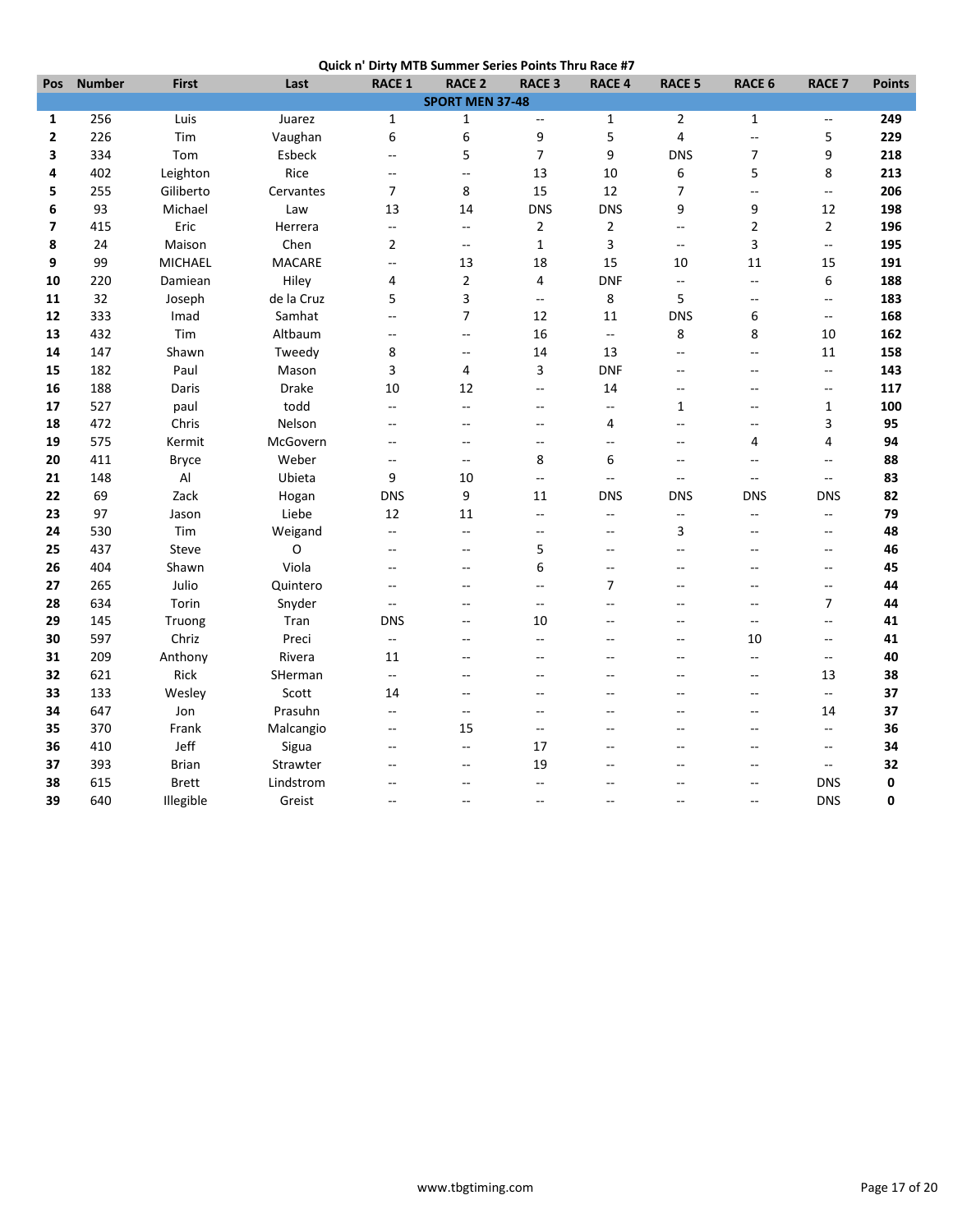|              | -------       |              |                |               |                          |                |               |               |                |                          |               |
|--------------|---------------|--------------|----------------|---------------|--------------------------|----------------|---------------|---------------|----------------|--------------------------|---------------|
| Pos          | <b>Number</b> | <b>First</b> | Last           | <b>RACE 1</b> | <b>RACE 2</b>            | <b>RACE 3</b>  | <b>RACE 4</b> | <b>RACE 5</b> | <b>RACE 6</b>  | <b>RACE 7</b>            | <b>Points</b> |
|              |               |              |                |               | <b>SPORT MEN 49+</b>     |                |               |               |                |                          |               |
| 1            | 125           | guillermo    | ramirez        | $\mathbf 1$   | 1                        | $\mathbf{1}$   | $\mathbf{1}$  | 1             | 1              | 1                        | 250           |
| $\mathbf{2}$ | 80            | Bryan        | Jones          | 9             | 8                        | 6              | 5             | 5             | 4              | 8                        | 227           |
| 3            | 81            | Tommy        | Jones          | 6             | $\overline{\phantom{a}}$ | <b>DNS</b>     | 7             | 6             | 6              | 6                        | 224           |
| 4            | 37            | Tom          | Dillard        | 10            | 9                        | 7              | 6             | 4             | $-$            | $\overline{7}$           | 222           |
| 5            | 181           | Aby          | Nazario        | 4             | --                       | 3              | 3             | 3             | $-$            | $-$                      | 191           |
| 6            | 405           | Ric          | Parinas        | $- -$         | $\overline{\phantom{a}}$ | 5              | 4             | $-$           | 3              | 5                        | 187           |
| 7            | 280           | Jimmy        | Espinoza       | --            | $\overline{2}$           | $\overline{2}$ |               |               | --             | 4                        | 145           |
| 8            | 10            | Frank        | Bayr           | 3             | 6                        | 4              |               |               |                | $\overline{\phantom{a}}$ | 140           |
| 9            | 29            | Aaron        | Cunningham     | --            | $\overline{\phantom{a}}$ | 9              | --            | $\sim$ $\sim$ | $\overline{7}$ | 9                        | 128           |
| 10           | 153           | Matt         | Wallace        | 7             | 10                       | <b>DNS</b>     | 8             | <b>DNS</b>    | <b>DNS</b>     | <b>DNS</b>               | 128           |
| 11           | 478           | Jake         | Ryan           | --            | --                       | $-$            | 2             | 2             | --             | $\overline{\phantom{a}}$ | 98            |
| 12           | 580           | Robert       | DeMaio         | $- -$         | --                       |                |               | $-1$          | $\overline{2}$ | $\overline{2}$           | 98            |
| 13           | 258           | Jeff         | Healey         | 2             | 5                        |                |               |               | --             | $\overline{\phantom{m}}$ | 95            |
| 14           | 469           | Ric          | Van Der Linden | --            |                          |                |               |               | --             | 3                        | 48            |
| 15           | 361           | Jake         | Ryan           | $- -$         | 3                        |                |               |               | $-$            | $-$                      | 48            |
| 16           | 276           | Robert       | Davis          | $-$           | 4                        |                |               |               | $-$            | $\overline{\phantom{a}}$ | 47            |
| 17           | 458           | Samer        | Khoder         | --            | --                       |                |               |               | 5              | $-$                      | 46            |
| 18           | 121           | Louis        | Peick          | 5             | --                       |                |               |               | --             | $\overline{\phantom{m}}$ | 46            |
| 19           | 34            | Pete         | Demos          | <b>DNF</b>    | $\overline{7}$           |                |               |               |                | --                       | 44            |
| 20           | 509           | Mark         | Ament          | --            | --                       |                |               | 7             |                | --                       | 44            |
| 21           | 8             | Jim          | Bannan         | 8             | --                       | $-$            | $-$           | --            | $-$            | $\overline{\phantom{a}}$ | 43            |
| 22           | 394           | Paull        | Connolly       | --            | --                       | 8              |               |               |                | $-$                      | 43            |
| 23           | 644           | Alexis       | Perumal        | $-$           | $-$                      |                |               |               | $-$            | 10                       | 41            |
| 24           | 350           | Mark         | Johnson        | --            | 11                       | --             |               |               | --             | $\overline{\phantom{a}}$ | 40            |
| 25           | 616           | Geoff        | <b>Birch</b>   |               |                          |                |               |               | --             | <b>DNS</b>               | 0             |
| 26           | 395           | michael      | pallisco       | $-$           | $\overline{\phantom{a}}$ | <b>DNS</b>     |               |               | $-$            | $\overline{\phantom{a}}$ | 0             |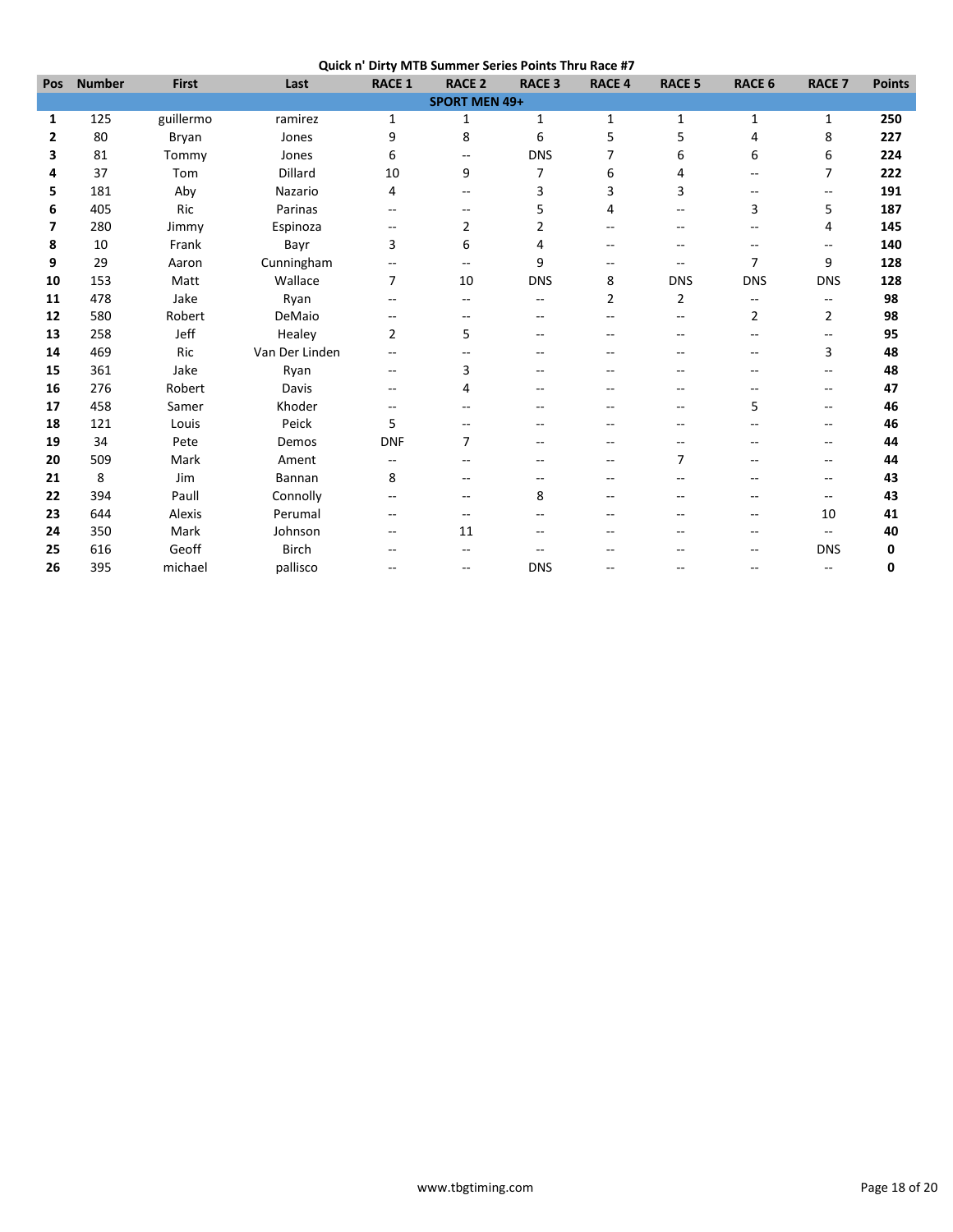**Quick n' Dirty MTB Summer Series Points Thru Race #7**

| Pos | <b>Number</b> | <b>First</b> | Last           | <b>RACE 1</b> | <b>RACE 2</b>          | <b>RACE 3</b> | <b>RACE 4</b> | <b>RACE 5</b> | <b>RACE 6</b> | <b>RACE 7</b>            | <b>Points</b> |
|-----|---------------|--------------|----------------|---------------|------------------------|---------------|---------------|---------------|---------------|--------------------------|---------------|
|     |               |              |                |               | <b>SPORT WOMEN 16+</b> |               |               |               |               |                          |               |
| 1   | 86            | Makena       | Kellerman      | --            | --                     | 3             | $\mathbf{1}$  | $-$           | 3             | $\overline{2}$           | 195           |
| 2   | 189           | Daniela      | Orozco         | 3             | 1                      |               |               |               | 2             | 4                        | 194           |
| 3   | 76            | Kim          | Jaya           | 1             |                        | 2             |               |               |               | 1                        | 149           |
| 4   | 274           | cecilia      | camacho        | --            | 2                      |               |               |               |               | --                       | 98            |
| 5   | 576           | dylan        | darnley        | --            |                        |               |               |               | $\mathbf{1}$  | 5                        | 96            |
| 6   | 344           | Erica        | Swann          | --            | 3                      |               |               |               |               | 3                        | 96            |
| 7   | 178           | Claire       | Feine          | 6             | 4                      |               |               |               |               | --                       | 92            |
| 8   | 157           | brandy       | wirtz          | 7             |                        |               | 3             |               |               | --                       | 92            |
| 9   | 109           | Paige        | Mitchell       | 5             | 5                      |               |               |               | --            | $\overline{\phantom{a}}$ | 92            |
| 10  | 396           | Patricia     | Murray         | --            |                        | 1             |               |               |               | --                       | 50            |
| 11  | 271           | Melinda      | Johnson        | 2             |                        |               |               |               |               | --                       | 49            |
| 12  | 198           | Alex         | Barr           | 4             | $-$                    |               |               |               |               | $\overline{\phantom{m}}$ | 47            |
| 13  | 408           | Lainey       | Frymann        | --            |                        | 4             |               |               |               |                          | 47            |
| 14  | 439           | Alex         | Barr           | --            |                        | 5             |               |               |               | --                       | 46            |
| 15  | 298           | Alexis       | Vitale         | --            | 6                      |               |               |               | --            | --                       | 45            |
| 16  | 617           | Katie        | Cunningham     | --            |                        |               |               |               | --            | 6                        | 45            |
| 17  | 296           | Rebeca       | Solis          | --            |                        | --            |               |               |               | $\hspace{0.05cm}$        | 44            |
| 18  | 249           | Peyton       | <b>Stearns</b> | 8             |                        |               |               |               |               | --                       | 43            |
| 19  | 297           | Karen        | St.Germain     |               | 8                      |               |               |               |               |                          | 43            |
| 20  | 592           | Jessica      | Kawamura       | --            |                        |               |               |               | <b>DNS</b>    | $-$                      | 0             |